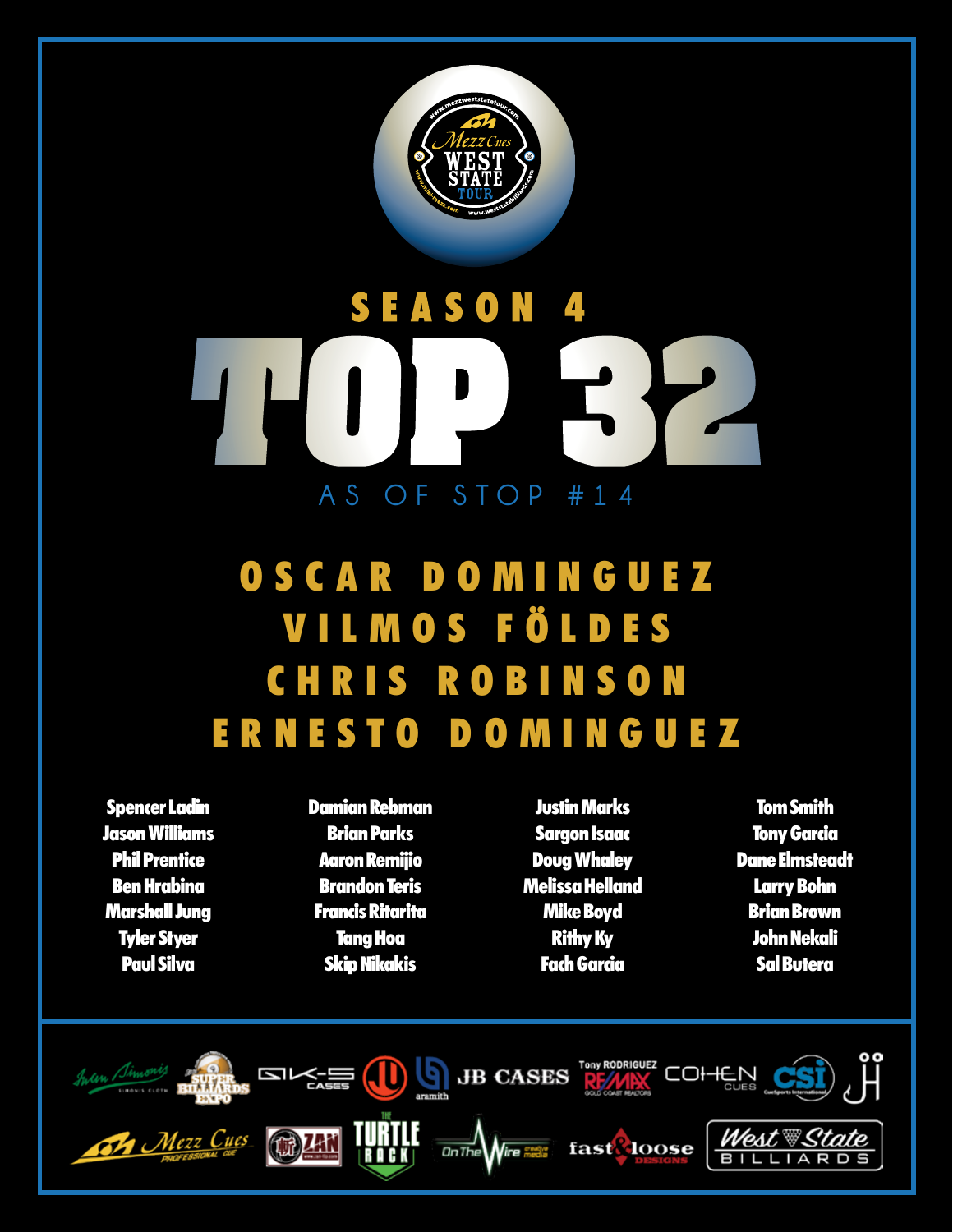

| <b>RANKING</b> | <b>TRUE</b><br><b>RANKING</b> | <b>PLAYER</b>            | <b>TOTAL</b><br><b>POINTS</b> | <b>TOTAL</b><br><b>STOPS</b> |
|----------------|-------------------------------|--------------------------|-------------------------------|------------------------------|
| П              | Ī                             | <b>Oscar Dominguez</b>   | 1230                          | 11                           |
| $\mathbf 2$    | 2                             | <b>Vilmos Foldes</b>     | 965                           | 12                           |
| 3              | 3                             | <b>Chris Robinson</b>    | 730                           | 9                            |
| 4              | 4                             | <b>Ernesto Dominguez</b> | 490                           | 10                           |
| 4              | 4                             | <b>Spencer Ladin</b>     | 490                           | $\mathbf T$                  |
| 6              | 6                             | <b>Jason Williams</b>    | 480                           | 6                            |
| 7              | 7                             | <b>Phil Prentice</b>     | 440                           | T                            |
| 8              | 8                             | <b>Ben Hrabina</b>       | 355                           | 7                            |
| 8              | 8                             | <b>Marshall Jung</b>     | 355                           | 9                            |
| 10             | 10                            | <b>Tyler Styer</b>       | 330                           | 5                            |
| $\mathbf{I}$   | $\mathbf{I}$                  | <b>Paul Silva</b>        | 320                           | T                            |
| 12             | 12                            | <b>Damian Rebman</b>     | 315                           | 8                            |
| 13             | 13                            | <b>Brian Parks</b>       | 300                           | 4                            |
| 14             | 14                            | <b>Aaron Remijio</b>     | 285                           | 7                            |
| 15             | <b>MQ</b>                     | <b>Kim Laaksonen</b>     | 280                           | 2                            |
| 16             | 15                            | <b>Brandon Teris</b>     | 275                           | 8                            |
| 17             | 16                            | <b>Francis Ritarita</b>  | 270                           | 7                            |
| $\overline{L}$ | 16                            | <b>Tang Hoa</b>          | <b>270</b>                    | 4                            |
| 19             | <b>VQ</b>                     | <b>Amar Kang</b>         | 250                           | 3                            |
| <b>20</b>      | 18                            | <b>Skip Nikakis</b>      | <b>230</b>                    | 7                            |
| 21             | 19                            | <b>Justin Marks</b>      | 225                           | 8                            |
| 22             | 20                            | <b>Sargon Isaac</b>      | <b>220</b>                    | 4                            |
| 23             | 21                            | <b>Doug Whaley</b>       | <b>210</b>                    | 6                            |
| 24             | 22                            | <b>Melissa Helland</b>   | 205                           | 5                            |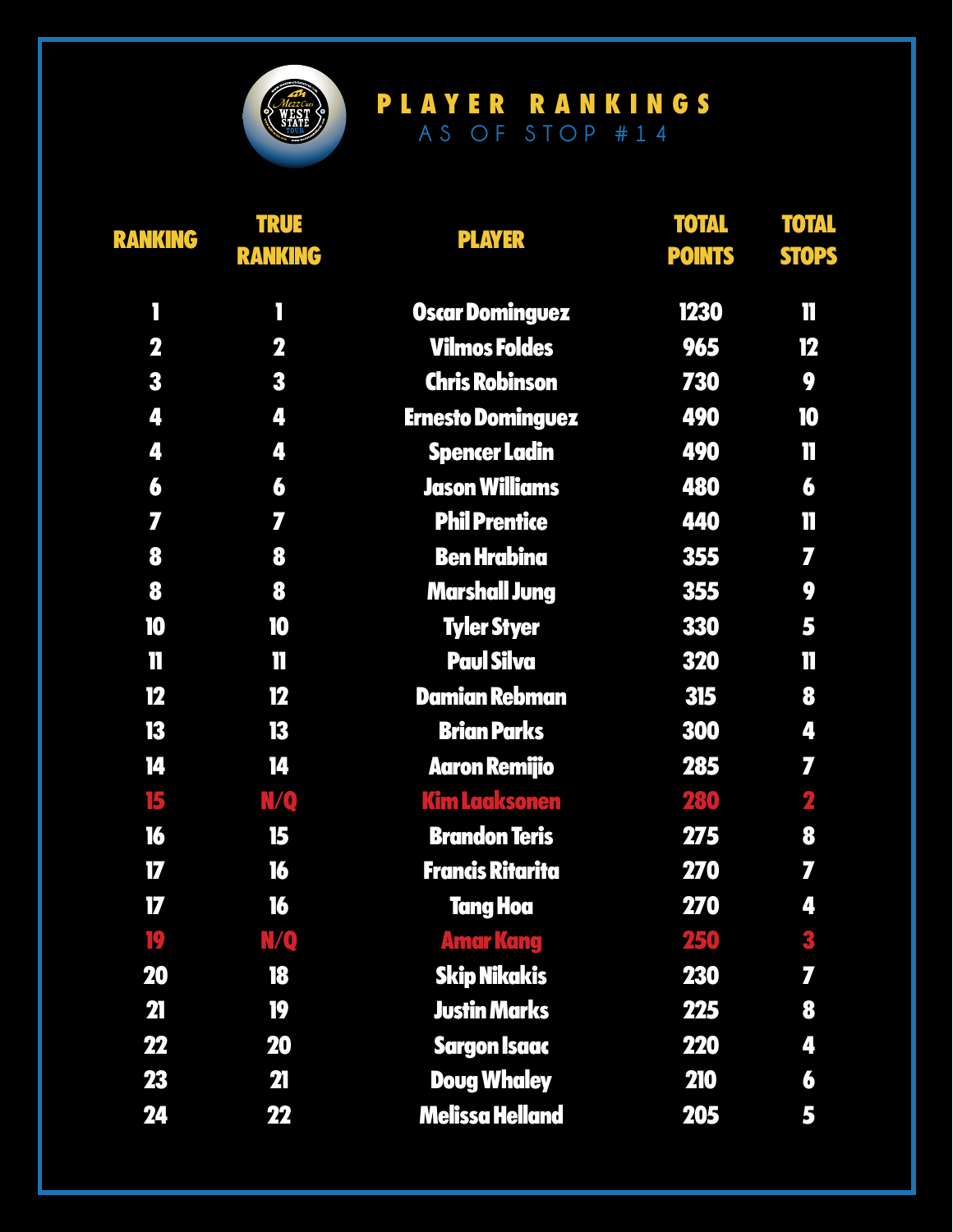

| <b>RANKING</b> | <b>TRUE</b><br><b>RANKING</b> | <b>PLAYER</b>         | <b>TOTAL</b><br><b>POINTS</b> | <b>TOTAL</b><br><b>STOPS</b> |
|----------------|-------------------------------|-----------------------|-------------------------------|------------------------------|
| 25             | 23                            | <b>Mike Boyd</b>      | <b>190</b>                    | 6                            |
| 25             | 23                            | <b>Rithy Ky</b>       | <b>190</b>                    | 5                            |
| 27             | 25                            | <b>Fach Garcia</b>    | 185                           | 6                            |
| <b>28</b>      | 26                            | <b>Tom Smith</b>      | 180                           | 9                            |
| 28             | 26                            | <b>Tony Garcia</b>    | <b>180</b>                    | 8                            |
| 30             | <b>28</b>                     | <b>Dane Elmsteadt</b> | 175                           | 7                            |
| 30             | <b>28</b>                     | <b>Larry Bohn</b>     | 175                           | 7                            |
| 32             | 30                            | <b>Brian Brown</b>    | 170                           | 8                            |
| 33             | 31                            | <b>John Nekali</b>    | 165                           | 5                            |
| 33             | 31                            | <b>Sal Butera</b>     | 165                           | 5                            |
| 33             | N/Q                           | <b>Cole Gibbons</b>   | 165                           | 3                            |
| 33             | N/Q                           | <b>Jeff Beckley</b>   | 165                           | $\overline{\mathbf{r}}$      |
| 33             | 31                            | <b>Doug Byrd</b>      | 165                           | 7                            |
| 38             | N/Q                           | <b>Mitch Ellerman</b> | 160                           | $\overline{\mathbf{z}}$      |
| 38             | N/Q                           | <b>Lance Salazar</b>  | 160                           | 3                            |
| 40             | 34                            | George Pagulayan      | 155                           | 5                            |
| 40             | <u>MQ</u>                     | <b>Mark Tiu</b>       | 155                           | 3                            |
| 40             | 34                            | <b>Dale Kadoun</b>    | 155                           | 6                            |
| 43             | 36                            | <b>Tommy Soria</b>    | 150                           | 6                            |
| 43             | 36                            | <b>Chris Santana</b>  | <b>150</b>                    | 7                            |
| 45             | 38                            | <b>CJ Robinson</b>    | 145                           | 6                            |
| 45             | 38                            | <b>James Harris</b>   | 145                           | 8                            |
| 45             | 38                            | <b>Kenny Koo</b>      | 145                           | 6                            |
| 45             | 38                            | <b>Dan Aguiar</b>     | 145                           | 8                            |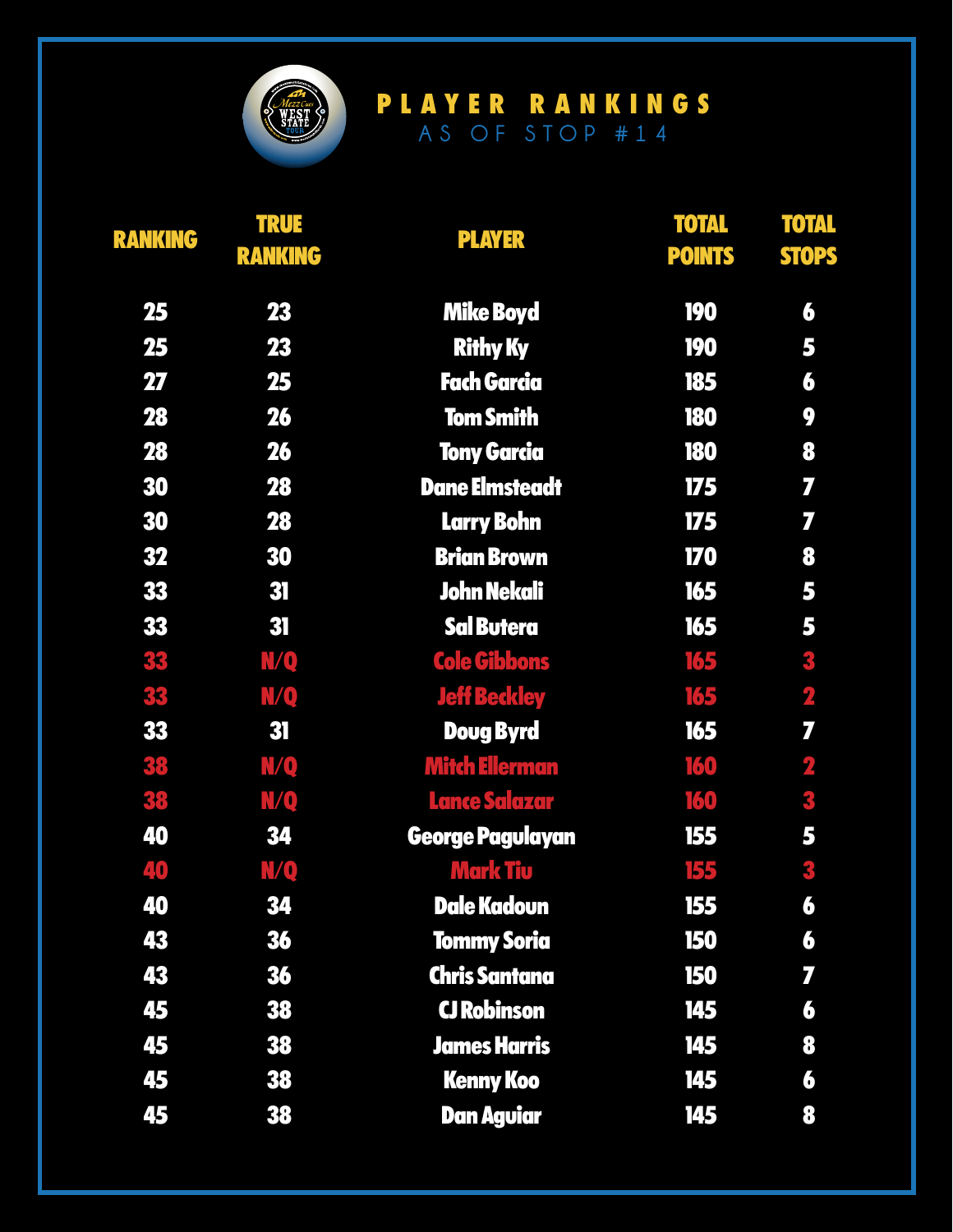

| <b>RANKING</b> | <b>TRUE</b><br><b>RANKING</b> | <b>PLAYER</b>           | <b>TOTAL</b><br><b>POINTS</b> | <b>TOTAL</b><br><b>STOPS</b> |
|----------------|-------------------------------|-------------------------|-------------------------------|------------------------------|
| 45             | 38                            | <b>Kevin Cibart</b>     | 145                           | 5                            |
| 45             | 38                            | <b>Leland Baxter</b>    | 145                           | 5                            |
| 51             | 44                            | <b>Omar Vachhani</b>    | 140                           | 4                            |
| 51             | N/Q                           | <b>Nick Deleon</b>      | 140                           | ī                            |
| 53             | 45                            | <b>Jimmy Qu</b>         | 135                           | 7                            |
| 53             | 45                            | <b>Mike Leahy</b>       | 135                           | 10                           |
| 53             | N/Q                           | <b>Chris Cruz</b>       | 135                           | 3                            |
| 56             | N/Q                           | <b>Dave Hemmah</b>      | 130                           | $\overline{\mathbf{z}}$      |
| 56             | 47                            | <b>Johnny Hernandez</b> | 130                           | 5                            |
| 56             | 47                            | <b>Gigi Callejas</b>    | <b>130</b>                    | 7                            |
| 59             | 49                            | <b>Tinsley Johnson</b>  | 125                           | 5                            |
| 59             | 49                            | <b>Phillip Yee</b>      | 125                           | 4                            |
| 61             | 51                            | <b>Aimee Super</b>      | <b>120</b>                    | 6                            |
| 61             | 51                            | <b>Nelson Silva</b>     | <b>120</b>                    | 5                            |
| 63             | 53                            | <b>Dave Gorham</b>      | 115                           | 4                            |
| 63             | 53                            | <b>Sy Nakashima</b>     | 115                           | 4                            |
| 63             | 53                            | <b>Avinash Pandy</b>    | 115                           | 5                            |
| 63             | 53                            | <b>Mike Rogers</b>      | 115                           | 5                            |
| 63             | 53                            | <b>Ivan Torres</b>      | 115                           | 6                            |
| 68             | 58                            | Miza Estrada            | 110                           | 5                            |
| 68             | 58                            | <b>Bryan Gray</b>       | 110                           | 5                            |
| 68             | 58                            | <b>Jonathan Monroy</b>  | 110                           | 4                            |
| 68             | 58                            | <b>Martin Torres</b>    | <b>110</b>                    | 4                            |
| 72             | N/Q                           | <u> Beau Runningen</u>  | 105                           | 2                            |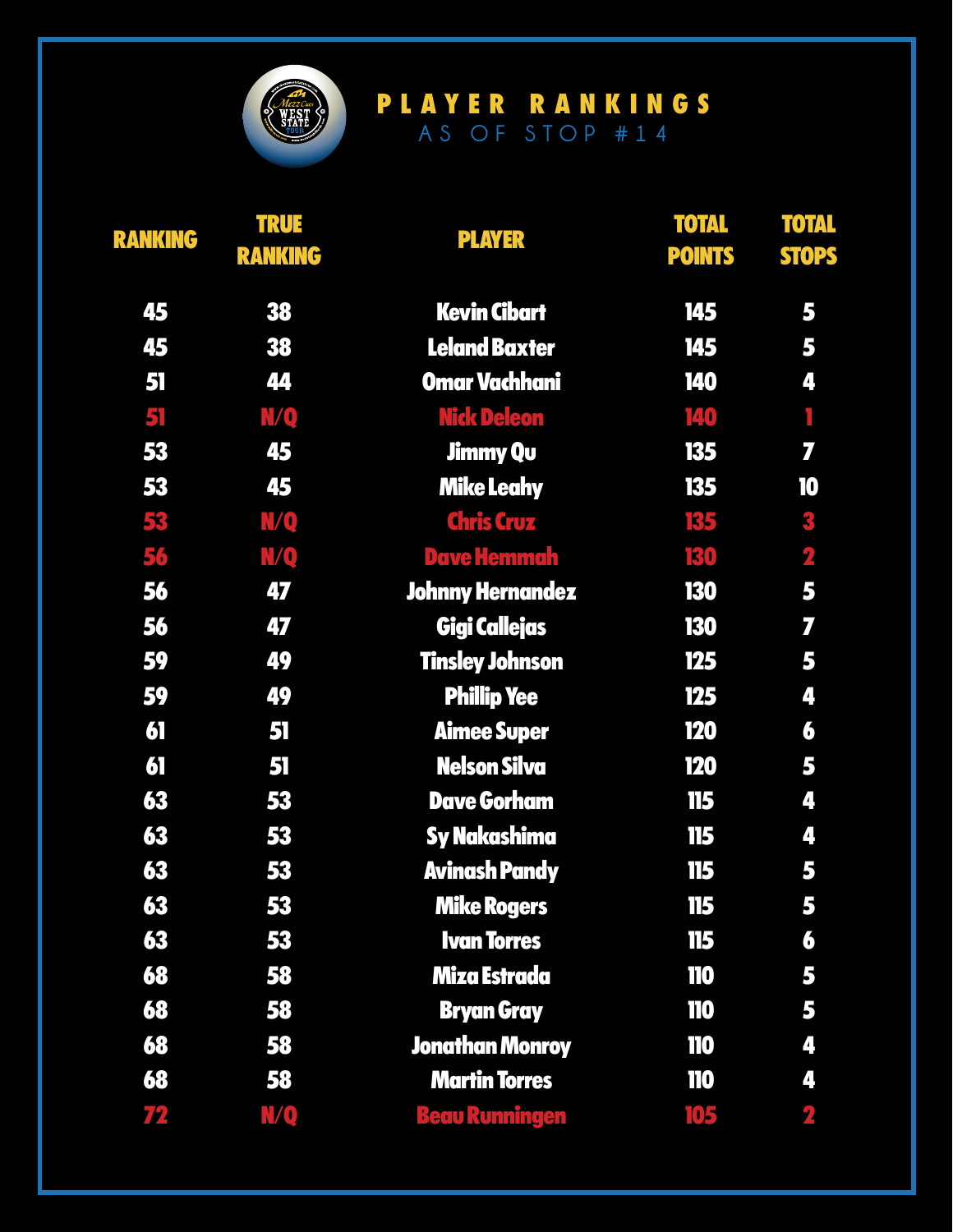

| <b>RANKING</b> | <b>TRUE</b><br><b>RANKING</b> | <b>PLAYER</b>            | <b>TOTAL</b><br><b>POINTS</b> | <b>TOTAL</b><br><b>STOPS</b> |
|----------------|-------------------------------|--------------------------|-------------------------------|------------------------------|
| 72             | N/Q                           | <b>Kevin May</b>         | 105                           | 3                            |
| 72             | <b>N/Q</b>                    | <b>Marcelino Montoya</b> | 105                           | 3                            |
| 72             | 62                            | <b>Reid Flemining</b>    | 105                           | 4                            |
| 72             | 62                            | <b>Bob Ohashi</b>        | 105                           | 4                            |
| 72             | 62                            | <b>Damian Alishan</b>    | 105                           | 4                            |
| 78             | 65                            | Jay Mulimbayan           | 100                           | 4                            |
| 78             | <b>N/Q</b>                    | <b>Eugene Villena</b>    | 100                           | $\overline{\mathbf{2}}$      |
| 78             | <b>MQ</b>                     | <b>Jay Mulibayan</b>     | 100                           | Ī                            |
| 78             | <b>N/Q</b>                    | <b>Tyler Edey</b>        | 100                           | Ī.                           |
| 82             | <b>N/Q</b>                    | <b>Brian Law</b>         | 95                            | 3                            |
| 82             | 66                            | <b>Brook Thomason</b>    | 95                            | 4                            |
| 82             | <b>N/Q</b>                    | <b>Jerry Jamito</b>      | 95                            | 3                            |
| 82             | 66                            | <b>Joey Chin</b>         | 95                            | 4                            |
| 82             | 66                            | <b>Ken Mendoza</b>       | 95                            | 6                            |
| 82             | <b>N/Q</b>                    | <b>Zaldy Rosaluna</b>    | 95                            | 3                            |
| 82             | 66                            | <b>Robert Mollet</b>     | 95                            | 4                            |
| 82             | <b>N/Q</b>                    | <b>Manny Perez</b>       | 95                            | 3                            |
| 82             | 66                            | Joseph Leon              | 95                            | 5                            |
| 82             | <b>N/Q</b>                    | <b>Jim Fabinar</b>       | 95                            | $\overline{\mathbf{2}}$      |
| 82             | 66                            | <b>Vern Rayta</b>        | 95                            | 5                            |
| 93             | 72                            | <b>Canyon Dimaio</b>     | 90                            | 4                            |
| 93             | N/Q                           | <b>Rudy Estoque</b>      | 90                            | $\overline{\mathbf{2}}$      |
| 93             | 72                            | <b>Brandon Boatman</b>   | 90                            | 4                            |
| 93             | 72                            | <b>Richard Muldoon</b>   | 90                            | 5                            |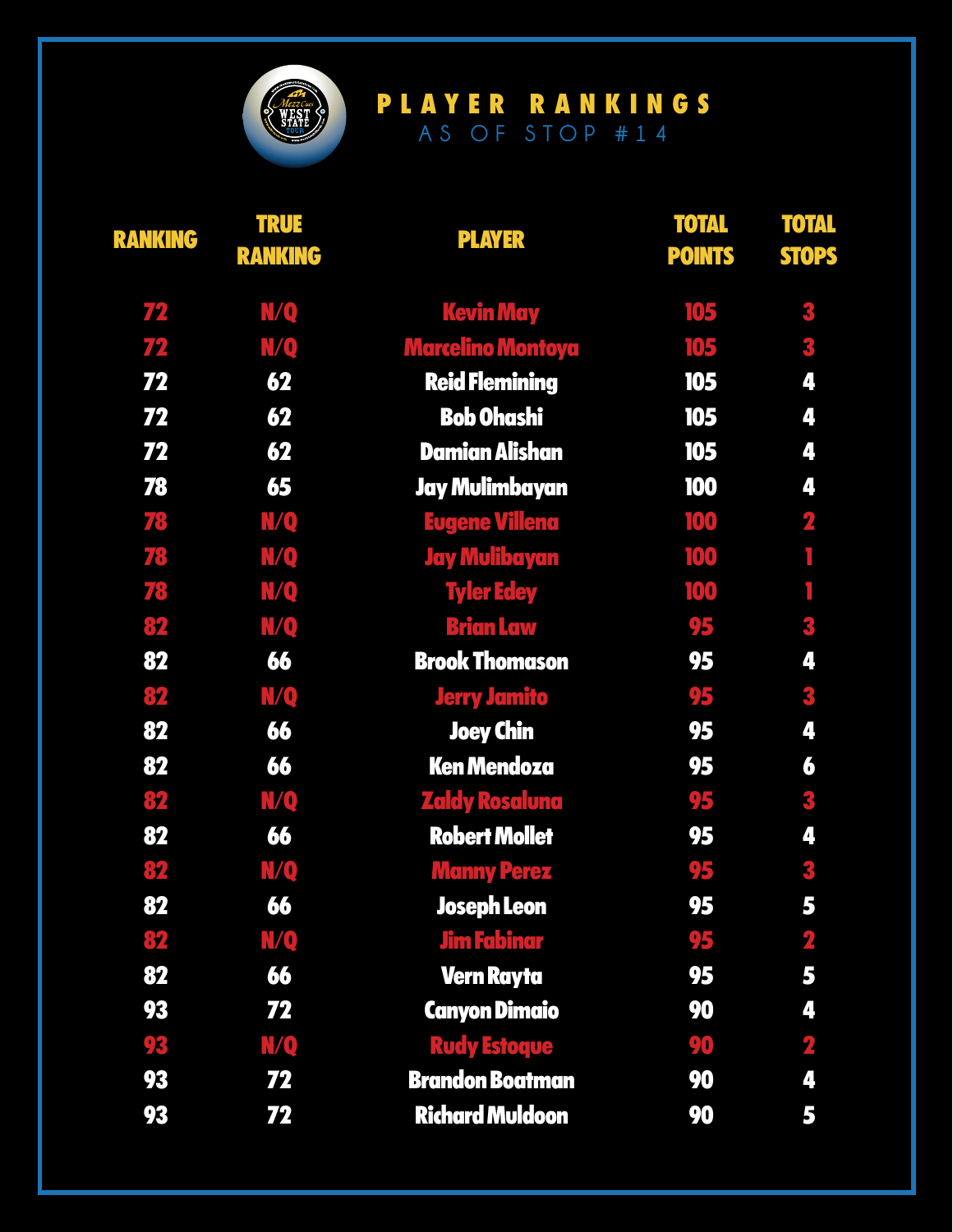

| <b>RANKING</b> | <b>TRUE</b><br><b>RANKING</b> | <b>PLAYER</b>           | <b>TOTAL</b><br><b>POINTS</b> | <b>TOTAL</b><br><b>STOPS</b> |
|----------------|-------------------------------|-------------------------|-------------------------------|------------------------------|
| 93             | <b>N/Q</b>                    | <b>Danny Petralva</b>   | 90                            | $\mathbf 2$                  |
| 93             | 72                            | <b>Frances Tso</b>      | 90                            | 6                            |
| 99             | N/Q                           | <b>Butch Barba</b>      | 85                            | 3                            |
| 99             | N/Q                           | <b>Rylan Hartnett</b>   | 85                            | 3                            |
| 99             | 76                            | <b>Mike Lin</b>         | 85                            | 4                            |
| 99             | N/Q                           | <b>Derrick Flores</b>   | 85                            | 3                            |
| 103            | 77                            | Hiroko Makiyama         | 80                            | 5                            |
| 103            | N/Q                           | <b>Michael Glass</b>    | 80                            | 3                            |
| 103            | <b>MQ</b>                     | <b>Mike Laos</b>        | 80                            | 3                            |
| 103            | N/Q                           | <b>Tim Mitchell</b>     | 80                            | 3                            |
| 103            | <b>N/Q</b>                    | <b>Michael Jensen</b>   | 80                            | 3                            |
| 103            | N/Q                           | <b>Erik Hjorleifson</b> | 80                            | ٦                            |
| 109            | N/Q                           | <b>Bob Jocz</b>         | 75                            | 3                            |
| 109            | N/Q                           | <b>Ken Johnson</b>      | 75                            | 3                            |
| 109            | 78                            | <b>Terrence Lee</b>     | 75                            | 4                            |
| 109            | N/Q                           | <b>Martin Wragg</b>     | 75                            | 3                            |
| 113            | 79                            | <b>Chris Wedekind</b>   | 70                            | 4                            |
| 113            | N/Q                           | <b>Ed Ramos</b>         | 70                            | 3                            |
| 113            | N/Q                           | <b>Jeff Gregory</b>     | 70                            | 3                            |
| 113            | <b>N/Q</b>                    | <b>Rodrigo Geronimo</b> | 70                            |                              |
| 113            | N/Q                           | <b>Joe Hanink</b>       | 70                            | 3                            |
| 113            | 79                            | <b>Aaron Thompson</b>   | 70                            | 4                            |
| 113            | N/Q                           | <b>Joey Barriera</b>    | 70                            | $\mathbf 2$                  |
| 113            | N/Q                           | <b>Jon White</b>        | 70                            |                              |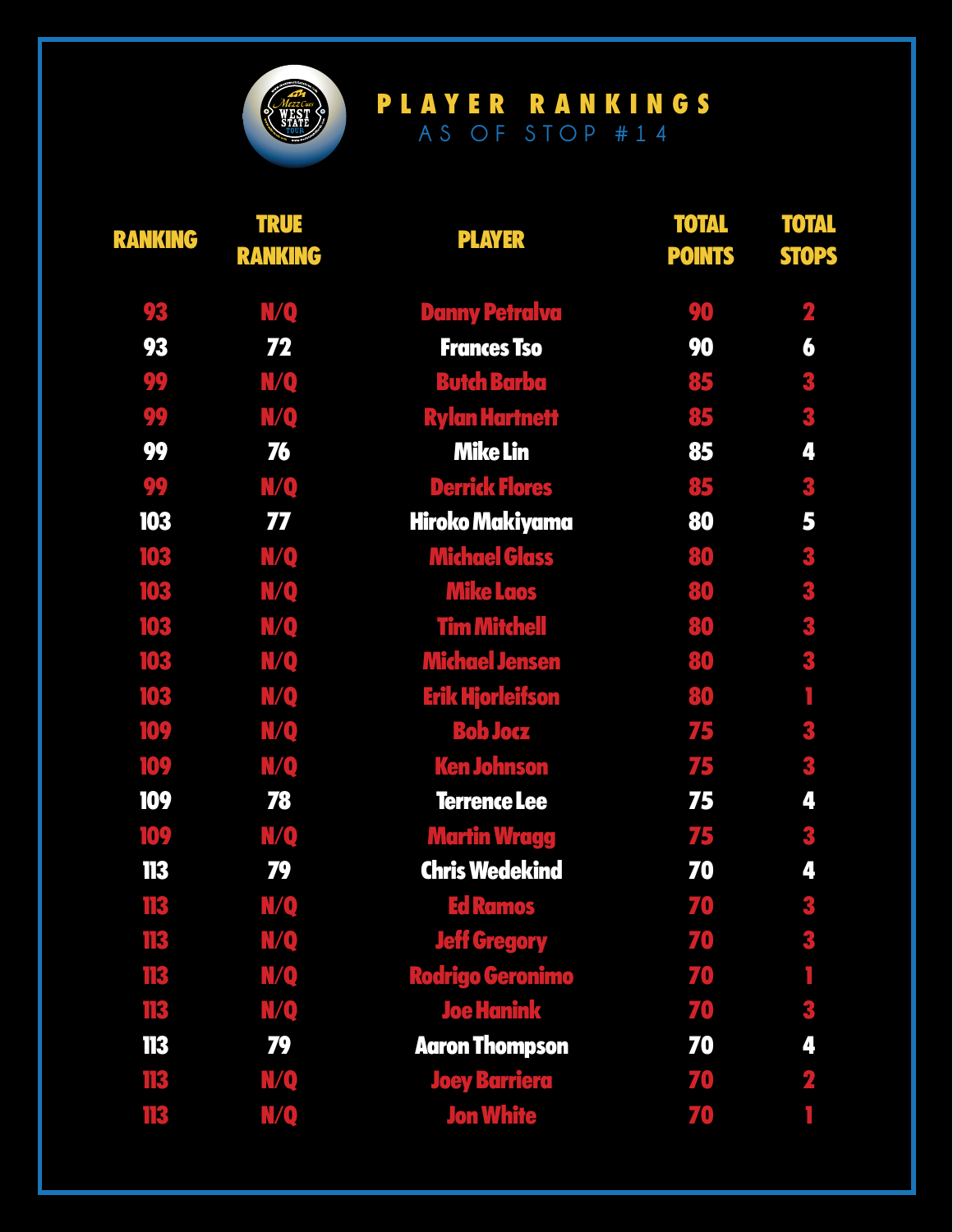

| <b>RANKING</b> | <b>TRUE</b><br><b>RANKING</b> | <b>PLAYER</b>            | <b>TOTAL</b><br><b>POINTS</b> | <b>TOTAL</b><br><b>STOPS</b> |
|----------------|-------------------------------|--------------------------|-------------------------------|------------------------------|
| 113            | <u>MQ</u>                     | <b>Mohammed Albazzaz</b> | 70                            | $\overline{\mathbf{2}}$      |
| 113            | N/Q                           | <b>Tuan Tran</b>         | 70                            | $\overline{\mathbf{2}}$      |
| 113            | <b>N/Q</b>                    | <b>Kings Santy</b>       | 70                            | ٦                            |
| 113            | N/Q                           | <b>Steven Folam</b>      | 70                            |                              |
| 125            | 81                            | Lori Jones               | 65                            | 4                            |
| 125            | <b>N/Q</b>                    | <b>Kevin Scheper</b>     | 65                            | 3                            |
| 125            | N/Q                           | <b>Jake Musser</b>       | 65                            | 3                            |
| 125            | N/Q                           | Lex Bergado              | 65                            | $\overline{\mathbf{z}}$      |
| 129            | N/Q                           | <b>Attila Csorba</b>     | 60                            | $\mathbf{z}$                 |
| 129            | 82                            | <b>Bee Davison</b>       | 60                            | 4                            |
| 129            | N/Q                           | <b>Dave Espinoza</b>     | 60                            | 3                            |
| 129            | 82                            | <b>David Martineau</b>   | 60                            | 5                            |
| 129            | N/Q                           | <b>Keith O'Donnell</b>   | 60                            | $\mathbf{2}$                 |
| 129            | 82                            | <b>Robbie Lyng</b>       | 60                            | 4                            |
| 129            | N/Q                           | <b>John Henderson</b>    | 60                            |                              |
| 129            | <b>N/Q</b>                    | <b>Bobby Emmons</b>      | 60                            |                              |
| 129            | N/Q                           | <b>Bobby Herr</b>        | 60                            | $\overline{\mathbf{2}}$      |
| 129            | N/Q                           | <b>DJ Kinnee</b>         | 60                            | 9                            |
| 129            | <b>N/Q</b>                    | <b>TJ Hill</b>           | 60                            | 3                            |
| 129            | <b>N/Q</b>                    | <b>Lee Brett</b>         | 60                            | $\overline{\mathbf{2}}$      |
| 129            | <b>N/Q</b>                    | <b>Mark Miller</b>       | 60                            | $\overline{\mathbf{z}}$      |
| 129            | <b>MQ</b>                     | <b>Oscar Lopez</b>       | 60                            | 3                            |
| 129            | N/Q                           | <b>Johann Uriarte</b>    | 60                            | 3                            |
| 129            | N/Q                           | <b>Nester Hernandez</b>  | 60                            | 3                            |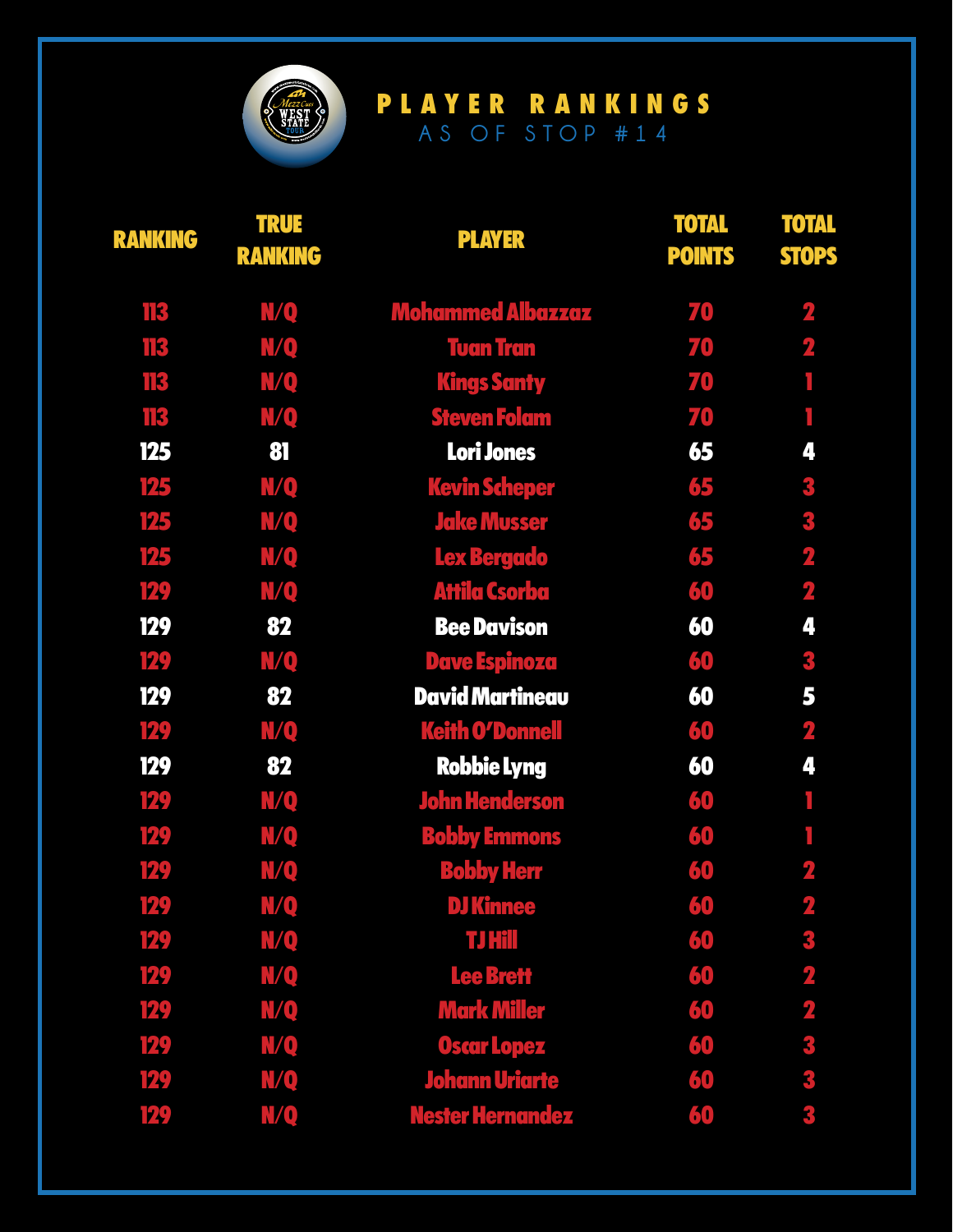

| <b>RANKING</b> | <b>TRUE</b><br><b>RANKING</b> | <b>PLAYER</b>           | <b>TOTAL</b><br><b>POINTS</b> | <b>TOTAL</b><br><b>STOPS</b> |
|----------------|-------------------------------|-------------------------|-------------------------------|------------------------------|
| 129            | 82                            | <b>Eddie Dennis</b>     | 60                            | 5                            |
| 129            | 82                            | <b>Cassandra Ortega</b> | 60                            | 5                            |
| 129            | N/Q                           | <b>John Lacanlale</b>   | 60                            | $\mathbf 2$                  |
| 129            | N/Q                           | <b>Kenny Die</b>        | 60                            | 3                            |
| 129            | N/Q                           | <b>Sydney Messiah</b>   | 60                            |                              |
| 129            | N/Q                           | <b>Rob MacDonald</b>    | 60                            |                              |
| 129            | <b>N/Q</b>                    | <b>James Davee</b>      | 60                            | I.                           |
| 129            | N/Q                           | <b>Etan Mizrahi</b>     | 55                            | 2                            |
| 129            | N/Q                           | <b>Dan Mosley</b>       | 55                            | 3                            |
| 129            | N/Q                           | <b>Jeff Nystrom</b>     | 55                            | $\overline{\mathbf{z}}$      |
| 129            | N/Q                           | <b>Steve Numoto</b>     | 55                            | $\overline{\mathbf{2}}$      |
| 129            | N/Q                           | <b>Radu Anghel</b>      | 55                            | 3                            |
| 129            | N/Q                           | <b>JR Haynes</b>        | 55                            | 3                            |
| 129            | N/Q                           | <b>Larry Martinez</b>   | 55                            | 3                            |
| 129            | N/Q                           | <b>Michael Hooked</b>   | 55                            | 3                            |
| 129            | <b>N/Q</b>                    | <b>Alex Moreno</b>      | 55                            | $\overline{\mathbf{z}}$      |
| 129            | N/Q                           | <b>Johnny Kang</b>      | 50                            |                              |
| 129            | 82                            | <b>Jay Ohmer</b>        | 50                            | 4                            |
| 129            | N/Q                           | <b>Ben Tom</b>          | 50                            | $\overline{\mathbf{z}}$      |
| 129            | N/Q                           | <b>Steve Strange</b>    | 50                            | 3                            |
| 129            | 82                            | <b>Ben Yep</b>          | 50                            | 5                            |
| 129            | <b>N/Q</b>                    | <b>Chris Morales</b>    | 50                            | 3                            |
| 129            | N/Q                           | <b>Alex Porras</b>      | 50                            |                              |
| 129            | 82                            | <b>Sitreen Sinnette</b> | 50                            | 5                            |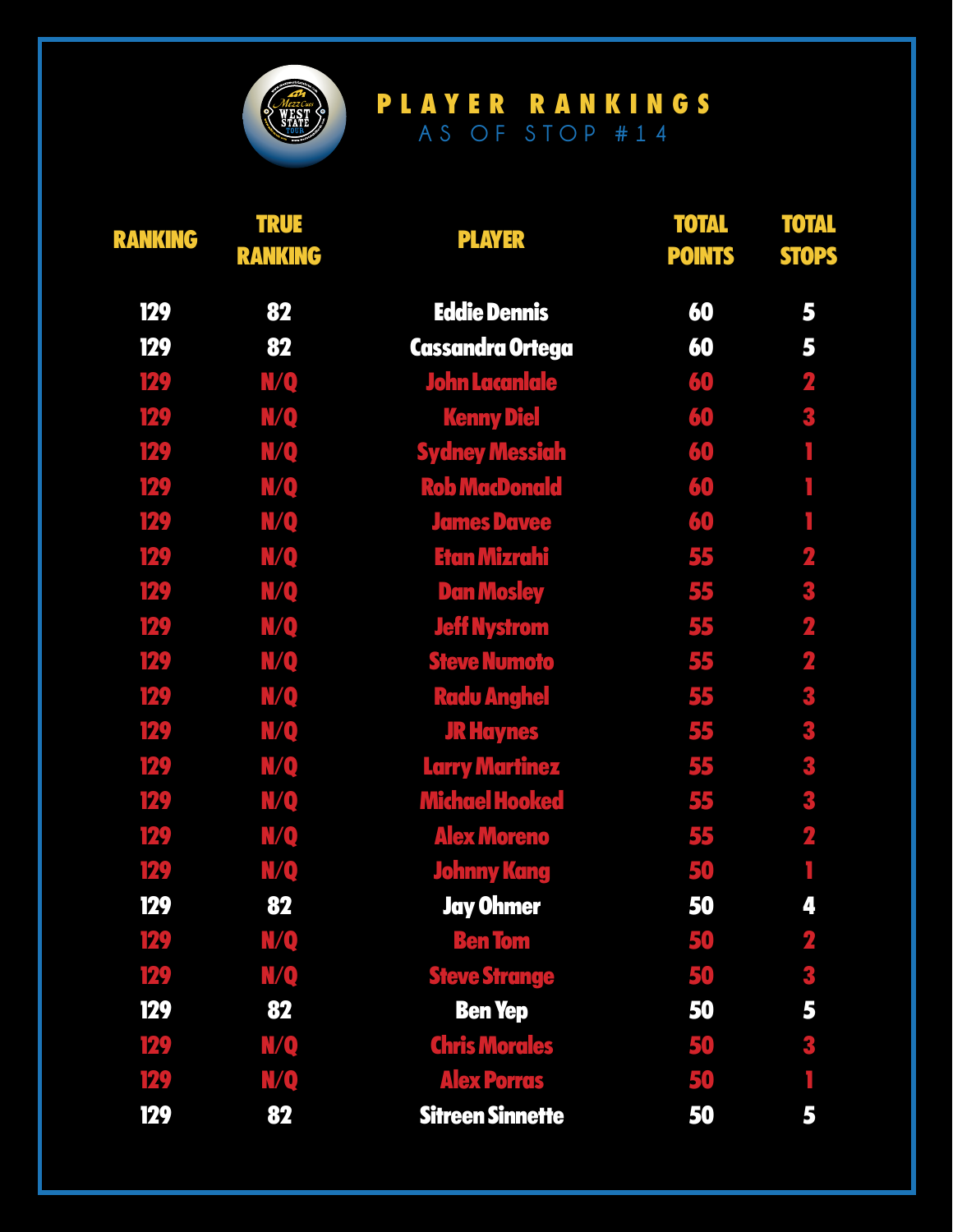

| <b>RANKING</b> | <b>TRUE</b><br><b>RANKING</b> | <b>PLAYER</b>           | <b>TOTAL</b><br><b>POINTS</b> | <b>TOTAL</b><br><b>STOPS</b> |
|----------------|-------------------------------|-------------------------|-------------------------------|------------------------------|
| 129            | N/Q                           | <b>Abe Lim</b>          | 50                            | $\mathbf{z}$                 |
| <b>129</b>     | 82                            | <b>Bulent Sokmen</b>    | 50                            | 5                            |
| <b>129</b>     | 82                            | <b>Jose Mendoza</b>     | 50                            | 4                            |
| 129            | 82                            | Jermaine Lazaga         | 50                            | 4                            |
| 129            | N/Q                           | <b>Aaron Estrada</b>    | 50                            | $\overline{\mathbf{z}}$      |
| 129            | N/Q                           | <b>Andrew Eroy</b>      | 50                            | f,                           |
| 129            | 82                            | <b>Daniel Gonzalez</b>  | 50                            | 4                            |
| 129            | <b>N/Q</b>                    | <b>Santos Alvarenja</b> | 50                            | Ī.                           |
| 129            | N/Q                           | <b>Robert Niemeyer</b>  | 50                            | I,                           |
| 129            | <b>N/Q</b>                    | <b>Dylan Standley</b>   | 50                            | ۱                            |
| 129            | N/Q                           | <b>Stan Tourangau</b>   | 50                            | I.                           |
| 129            | <b>N/Q</b>                    | <b>Mike Grimm</b>       | 50                            |                              |
| 129            | N/Q                           | <b>Tim Daniel</b>       | 45                            | $\overline{\mathbf{2}}$      |
| 129            | N/Q                           | <b>Tony Rodriguez</b>   | 45                            | 3                            |
| 129            | N/Q                           | <b>Russell Brown</b>    | 45                            | 3                            |
| 129            | N/Q                           | <b>Chaz Hawley</b>      | 45                            | 3                            |
| 129            | N/Q                           | <b>Brandon Scott</b>    | 45                            | $\overline{\mathbf{2}}$      |
| 129            | <b>N/Q</b>                    | <b>Brett Arnold</b>     | 45                            | $\overline{\mathbf{2}}$      |
| 129            | N/Q                           | <b>Issac Valenzuela</b> | 45                            | $\overline{\mathbf{2}}$      |
| 129            | <b>N/Q</b>                    | <b>Aziz Hosseini</b>    | 45                            | $\overline{\mathbf{2}}$      |
| 129            | N/Q                           | <b>Raymond Garcia</b>   | 45                            | $\overline{\mathbf{2}}$      |
| 129            | N/Q                           | <b>Bill Villareal</b>   | 40                            | $\overline{\mathbf{2}}$      |
| 129            | N/Q                           | <b>Billy Pence</b>      | 40                            | $\overline{\mathbf{2}}$      |
| 129            | N/Q                           | <b>Bob DePlachett</b>   | 40                            | 3                            |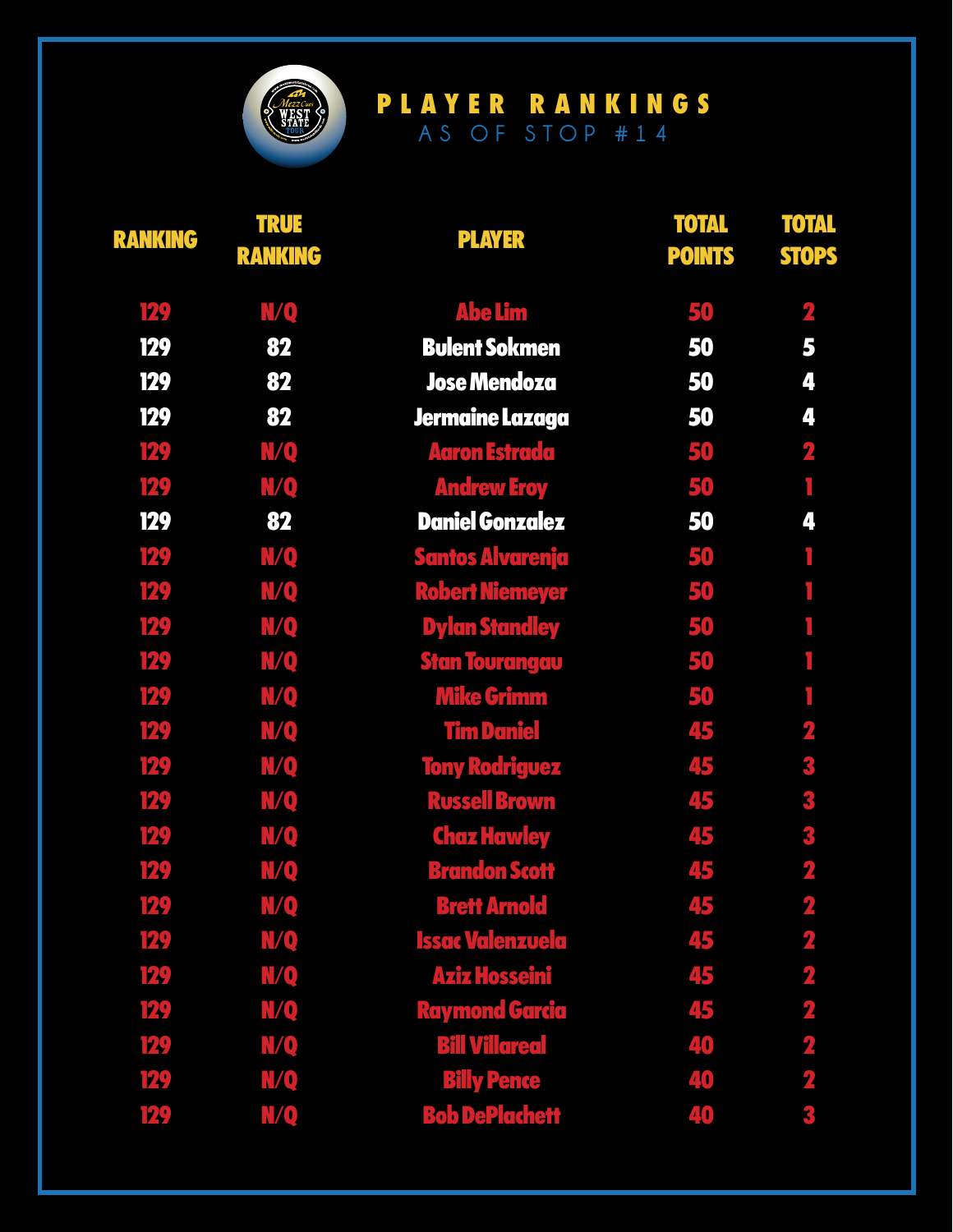

| <b>RANKING</b> | <b>TRUE</b><br><b>RANKING</b> | <b>PLAYER</b>           | <b>TOTAL</b><br><b>POINTS</b> | <b>TOTAL</b><br><b>STOPS</b> |
|----------------|-------------------------------|-------------------------|-------------------------------|------------------------------|
| 129            | <b>N/Q</b>                    | <b>Jay Ferroni</b>      | 40                            |                              |
| 129            | <b>MQ</b>                     | <b>Joey Jimeniez</b>    | 40                            | $\overline{\mathbf{z}}$      |
| 129            | <b>N/Q</b>                    | <b>Dirk Grundman</b>    | 40                            |                              |
| 129            | N/Q                           | <b>Ed Mero</b>          | 40                            | $\overline{\mathbf{2}}$      |
| 129            | 82                            | <b>Jose Torres</b>      | 40                            | 4                            |
| 129            | <b>N/Q</b>                    | <b>Patrick Fenlon</b>   | 40                            | $\overline{\mathbf{2}}$      |
| 129            | N/Q                           | <b>Tonee Allin</b>      | 40                            | f,                           |
| 129            | 82                            | <b>Lewis Kim</b>        | 40                            | 4                            |
| 129            | N/Q                           | <b>Gus Briseno</b>      | 40                            | ٦                            |
| 129            | <b>N/Q</b>                    | <b>Jose Amaya</b>       | 40                            | $\overline{\mathbf{2}}$      |
| 129            | N/Q                           | <b>Jason Hardcastle</b> | 40                            | 3                            |
| 129            | 82                            | <b>Jim Mackey</b>       | 40                            | 4                            |
| 129            | N/Q                           | <b>Erick Meza</b>       | 40                            | $\overline{\mathbf{z}}$      |
| 129            | <b>N/Q</b>                    | Oz Avila                | 40                            | $\overline{\mathbf{2}}$      |
| 129            | N/Q                           | <b>Jesse Whistler</b>   | 40                            | $\overline{\mathbf{2}}$      |
| 129            | <b>N/Q</b>                    | <b>Dwayne Guillory</b>  | 40                            | $\mathbf{z}$                 |
| 129            | N/Q                           | <b>Bob Campbell</b>     | 40                            | $\overline{\mathbf{z}}$      |
| 129            | N/Q                           | <b>Matt Marlette</b>    | 40                            | $\overline{\mathbf{2}}$      |
| 129            | <b>N/Q</b>                    | <b>Damian Pongpanik</b> | 40                            |                              |
| 129            | 82                            | <b>Brian Cole</b>       | 40                            | 4                            |
| 129            | 82                            | <b>Michael Sammon</b>   | 40                            | 4                            |
| 129            | N/Q                           | <b>Boyd Peterson</b>    | 40                            | $\mathbf{2}$                 |
| 129            | N/Q                           | <b>Jesse Guzman</b>     | 40                            | 3                            |
| 129            | N/Q                           | <b>Kevin McClain</b>    | 40                            | $\overline{\mathbf{2}}$      |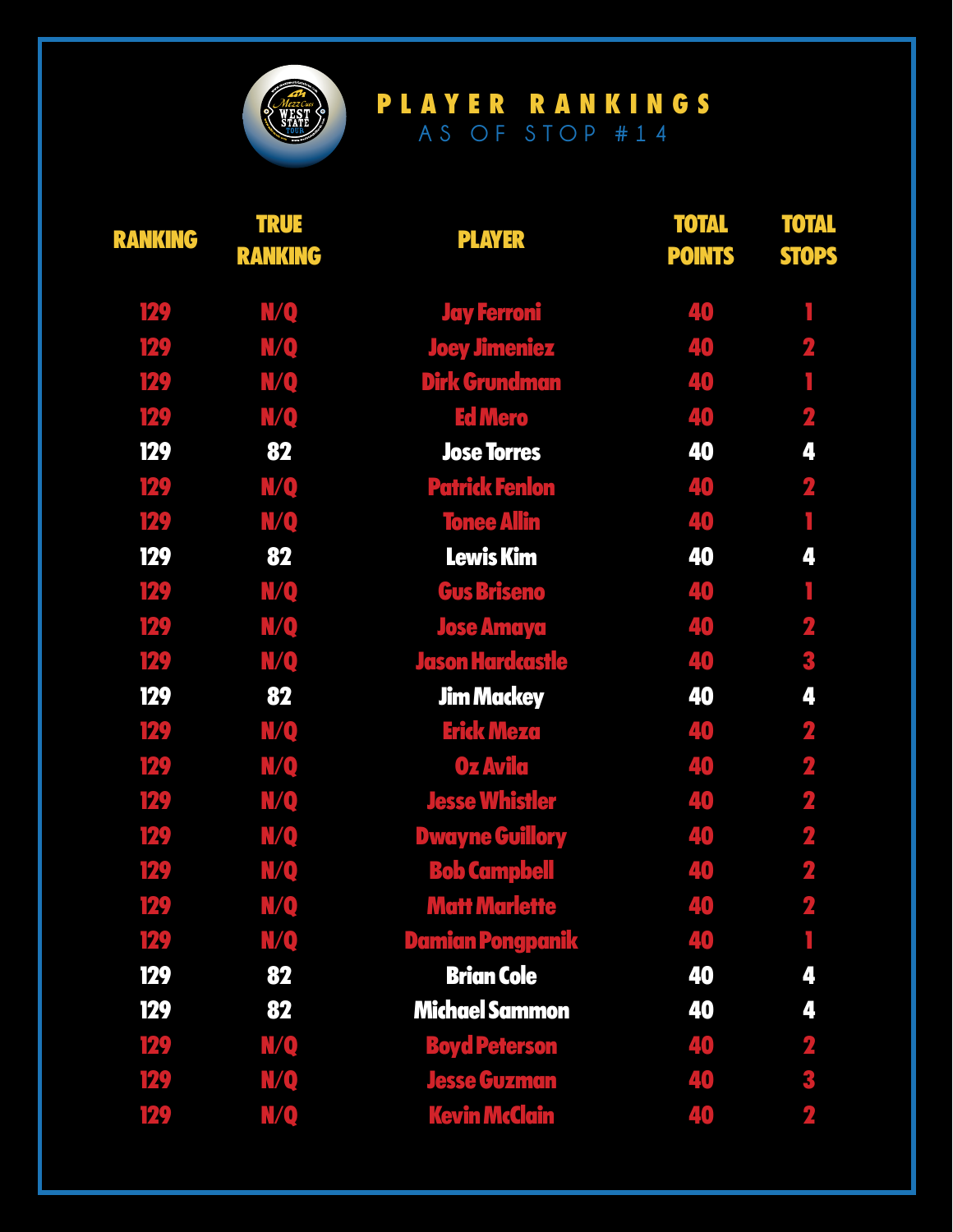

| <b>RANKING</b> | <b>TRUE</b><br><b>RANKING</b> | <b>PLAYER</b>             | <b>TOTAL</b><br><b>POINTS</b> | <b>TOTAL</b><br><b>STOPS</b> |
|----------------|-------------------------------|---------------------------|-------------------------------|------------------------------|
| 129            | <u>MQ</u>                     | <b>Patrick Beckman</b>    | 40                            | 3                            |
| 129            | N/Q                           | <b>Mike Chen</b>          | 40                            | 3                            |
| 129            | 82                            | <b>Devin Warren</b>       | 40                            | 4                            |
| 129            | N/Q                           | <b>Derek Kawamura</b>     | 40                            | ī                            |
| 129            | N/Q                           | <b>Ryan Naccarato</b>     | 40                            | $\mathbf{z}$                 |
| 129            | N/Q                           | <b>Arley Vang</b>         | 40                            |                              |
| 129            | N/Q                           | <b>Musa Janini</b>        | 40                            | f,                           |
| 129            | N/Q                           | <b>Ai Lawrence</b>        | 40                            | $\overline{\mathbf{z}}$      |
| 129            | N/Q                           | <b>Blake Baker</b>        | 40                            | T,                           |
| 129            | N/Q                           | <b>Mike Stevens</b>       | 40                            |                              |
| 129            | N/Q                           | <b>Ed Marshton</b>        | 35                            |                              |
| 129            | N/Q                           | <b>Frank Almanza</b>      | 35                            | 2                            |
| 129            | N/Q                           | <b>Horia Udrea</b>        | 35                            | $\overline{\mathbf{z}}$      |
| 129            | N/Q                           | <b>Mike Langarica</b>     | 35                            | $\mathbf 2$                  |
| 129            | N/Q                           | <b>Nico Scalise</b>       | 35                            | $\mathbf{z}$                 |
| 129            | N/Q                           | <b>Scott Slayton</b>      | 35                            | T                            |
| 129            | N/Q                           | <b>Jay Beatty</b>         | 35                            | $\overline{\mathbf{2}}$      |
| 129            | <b>N/Q</b>                    | <b>Jason Merry</b>        | 35                            | $\overline{\mathbf{2}}$      |
| 129            | N/Q                           | <b>Chris Byers</b>        | 35                            |                              |
| 129            | <b>N/Q</b>                    | <b>Antonio Cracchiolo</b> | 35                            | $\overline{\mathbf{2}}$      |
| 129            | N/Q                           | <b>Brian Cady</b>         | 35                            | $\overline{\mathbf{2}}$      |
| 129            | <b>N/Q</b>                    | <b>Joe Thompson</b>       | 35                            | $\overline{\mathbf{2}}$      |
| 129            | <b>N/Q</b>                    | <b>Vivian Villareal</b>   | 35                            |                              |
| 129            | N/Q                           | <b>Andrew Oh</b>          | 35                            | $\overline{\mathbf{2}}$      |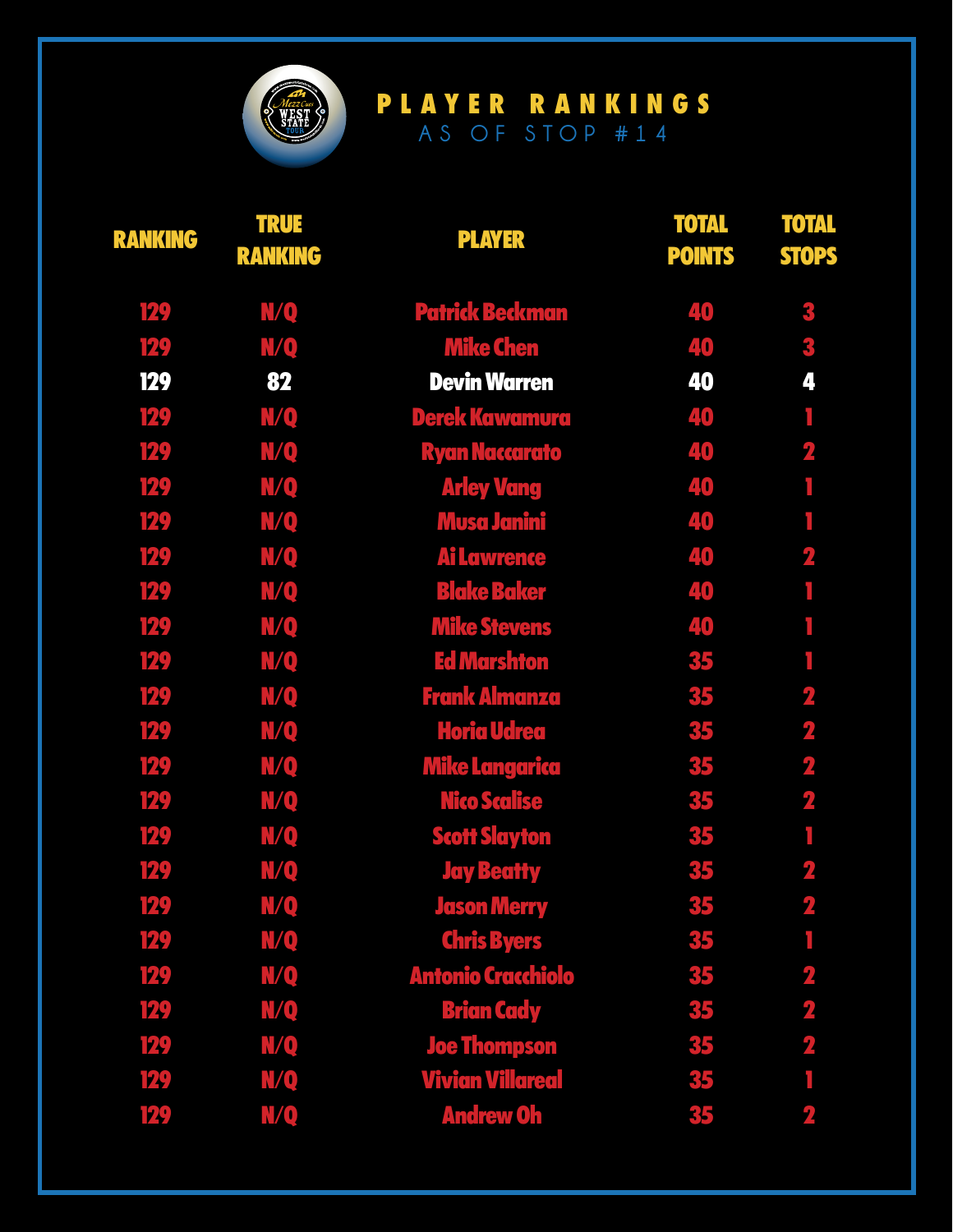

| <b>RANKING</b> | <b>TRUE</b><br><b>RANKING</b> | <b>PLAYER</b>             | <b>TOTAL</b><br><b>POINTS</b> | <b>TOTAL</b><br><b>STOPS</b> |
|----------------|-------------------------------|---------------------------|-------------------------------|------------------------------|
| 129            | <b>N/Q</b>                    | <b>Paul Riddle</b>        | 35                            |                              |
| 129            | <b>N/Q</b>                    | <b>Evan Edwards</b>       | 35                            |                              |
| 129            | <b>N/Q</b>                    | <b>Mark-Anthony Barba</b> | 35                            |                              |
| 129            | <b>N/Q</b>                    | <b>Daniel Gordon</b>      | 35                            |                              |
| 129            | <b>N/Q</b>                    | <b>Bryan Bach</b>         | 35                            |                              |
| 129            | <b>N/Q</b>                    | <b>Gary Brown</b>         | 35                            | $\overline{\mathbf{2}}$      |
| 129            | <b>N/Q</b>                    | <b>Dave Jones</b>         | 35                            | $\overline{\mathbf{z}}$      |
| 129            | <b>N/Q</b>                    | <b>Miguel Marfen</b>      | 35                            | f,                           |
| 129            | <b>N/Q</b>                    | <b>Dario Valoes</b>       | 35                            | ۱                            |
| 129            | <b>N/Q</b>                    | <b>Robbie Coleman</b>     | 35                            | $\overline{\mathbf{2}}$      |
| 129            | <b>N/Q</b>                    | <b>Frank Moreno</b>       | 35                            | $\overline{\mathbf{2}}$      |
| 129            | N/Q                           | <b>Chris Chua</b>         | 35                            |                              |
| 129            | <b>N/Q</b>                    | <b>Robert Ireland</b>     | 35                            |                              |
| 129            | <b>N/Q</b>                    | <b>Dave Schnieder</b>     | 35                            |                              |
| 129            | <b>N/Q</b>                    | <b>Randy Baker</b>        | 35                            |                              |
| 129            | <b>N/Q</b>                    | <b>Hector Ortega</b>      | 35                            |                              |
| 129            | <b>N/Q</b>                    | <b>Russel Cearley</b>     | 35                            |                              |
| 129            | N/Q                           | <b>Gary Crane</b>         | 35                            | r.                           |
| 129            | <b>MQ</b>                     | <b>Danny Gokhul</b>       | 30                            |                              |
| 129            | <b>N/Q</b>                    | <b>Eddie Cohen</b>        | 30                            | $\overline{\mathbf{2}}$      |
| 129            | <b>MQ</b>                     | <b>Melinda Huang</b>      | 30                            |                              |
| 129            | <b>N/Q</b>                    | <b>Ramin Bakhtiari</b>    | 30                            |                              |
| 129            | N/Q                           | <b>Rodney Wynn</b>        | 30                            | $\overline{\mathbf{2}}$      |
| 129            | <b>N/Q</b>                    | <b>Ruben Bautista</b>     | 30                            |                              |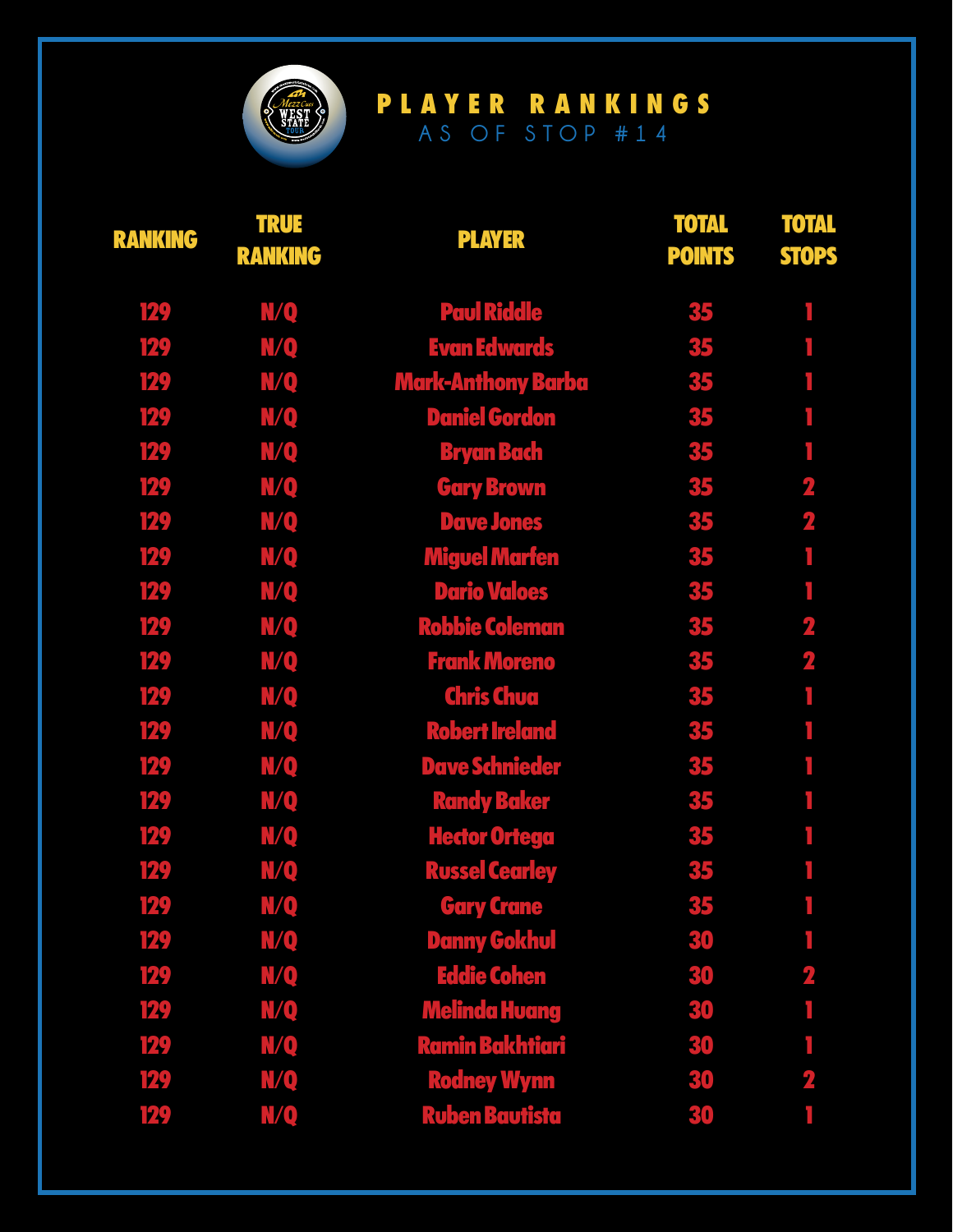

| <b>RANKING</b> | <b>TRUE</b><br><b>RANKING</b> | <b>PLAYER</b>           | <b>TOTAL</b><br><b>POINTS</b> | <b>TOTAL</b><br><b>STOPS</b> |
|----------------|-------------------------------|-------------------------|-------------------------------|------------------------------|
| 129            | N/Q                           | <b>Tyler Van Wulven</b> | 30                            |                              |
| 129            | <b>MQ</b>                     | <b>Jeff Sugiyama</b>    | 30                            | $\overline{\mathbf{2}}$      |
| 129            | <b>N/Q</b>                    | Laurie Butera           | 30                            | 3                            |
| 129            | <b>N/Q</b>                    | <b>Alex Mason</b>       | 30                            | 3                            |
| 129            | <b>N/Q</b>                    | <b>Ed Sinchai</b>       | 30                            | $\overline{\mathbf{2}}$      |
| 129            | <b>N/Q</b>                    | <b>Khanh Ngo</b>        | 30                            |                              |
| 129            | <b>N/Q</b>                    | <b>Divij Baboo</b>      | 30                            | I.                           |
| 129            | N/Q                           | <b>Martin Alaniz</b>    | 30                            | $\overline{\mathbf{z}}$      |
| 129            | <b>N/Q</b>                    | <b>Jim Newbrough</b>    | 30                            | $\overline{\mathbf{r}}$      |
| 129            | N/Q                           | <b>Angelo Inness</b>    | 30                            | Ī                            |
| 129            | N/Q                           | <b>Robert Aldana</b>    | 30                            | $\overline{\mathbf{z}}$      |
| 129            | N/Q                           | <u>Al Garcia</u>        | 30                            |                              |
| 129            | N/Q                           | <b>Tanner Roo</b>       | 30                            | $\overline{\mathbf{z}}$      |
| 129            | N/Q                           | <b>Collins Newey</b>    | 30                            | $\overline{\mathbf{2}}$      |
| 129            | N/Q                           | <b>Kelly Lin</b>        | 30                            | 3                            |
| 129            | <b>N/Q</b>                    | <b>Steve Choy</b>       | 30                            | Ī.                           |
| 129            | N/Q                           | <b>Jack Ripple</b>      | 30                            |                              |
| 129            | <b>N/Q</b>                    | <b>Colin Angle</b>      | 30                            | 3                            |
| 129            | <b>N/Q</b>                    | <b>Janna Sue Nelson</b> | 30                            | $\overline{\mathbf{2}}$      |
| 129            | N/Q                           | <b>Farshid Rahmani</b>  | 30                            | $\mathbf{z}$                 |
| 129            | N/Q                           | <b>Erik Grubbs</b>      | 30                            | $\overline{\mathbf{z}}$      |
| 129            | <b>MQ</b>                     | <b>Oscar Avila Sr.</b>  | 30                            |                              |
| 129            | N/Q                           | <b>Roland Stock</b>     | 30                            |                              |
| 129            | N/Q                           | <b>Robert Love</b>      | 30                            | $\overline{\mathbf{2}}$      |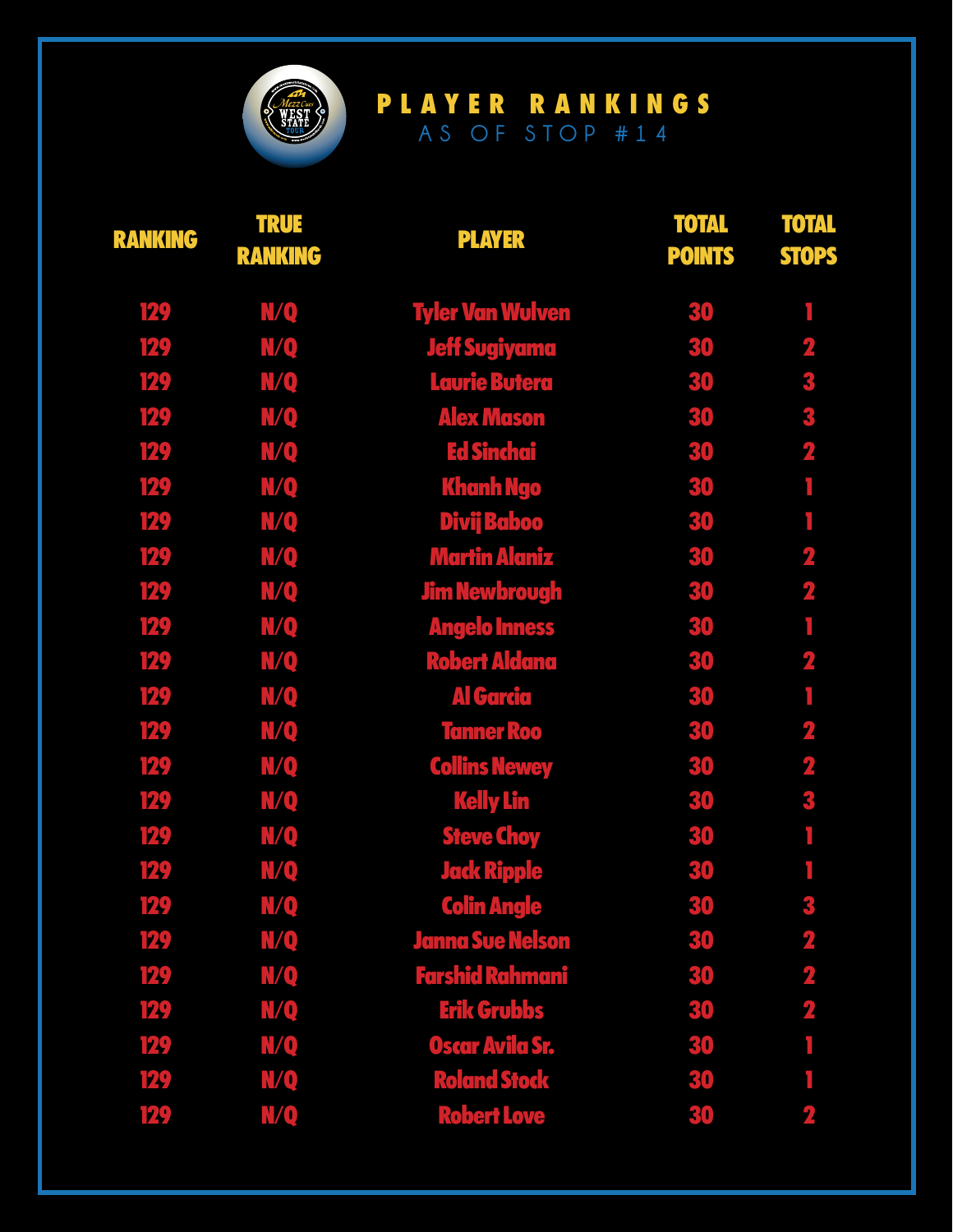

| <b>RANKING</b> | <b>TRUE</b><br><b>RANKING</b> | <b>PLAYER</b>              | <b>TOTAL</b><br><b>POINTS</b> | <b>TOTAL</b><br><b>STOPS</b> |
|----------------|-------------------------------|----------------------------|-------------------------------|------------------------------|
| 129            | <b>N/Q</b>                    | <b>Josh Cass</b>           | 30                            | 3                            |
| 129            | <b>N/Q</b>                    | <b>AJ Harris</b>           | 30                            | $\mathbf 2$                  |
| 129            | <b>N/Q</b>                    | <b>Dave Canova</b>         | 30                            |                              |
| 129            | <b>N/Q</b>                    | <b>Ervin Mitchelmore</b>   | 30                            |                              |
| 129            | N/Q                           | <b>Dobie Howard</b>        | 30                            | $\mathbf{2}$                 |
| 129            | <b>N/Q</b>                    | <b>Graham Perry</b>        | 30                            |                              |
| 129            | <b>N/Q</b>                    | <b>Armando Leal</b>        | 30                            | $\overline{\mathbf{z}}$      |
| 129            | <b>N/Q</b>                    | <b>Chris Neacsu</b>        | 30                            | ٦                            |
| 129            | N/Q                           | <b>Jeremy Stacy</b>        | 30                            |                              |
| 129            | <b>N/Q</b>                    | <b>Jonah Vise</b>          | 30                            | $\mathbf 2$                  |
| 129            | N/Q                           | <b>Jay Leach</b>           | 30                            | $\mathbf{Z}$                 |
| 129            | N/Q                           | <b>David McParland</b>     | 30                            | $\overline{\mathbf{2}}$      |
| 129            | N/Q                           | <b>Hale Bumgarner</b>      | 30                            | 2                            |
| 129            | N/Q                           | <b>Rovi Valenzulea</b>     | 30                            |                              |
| 129            | <b>N/Q</b>                    | <b>Melissa Herndon</b>     | 30                            |                              |
| 129            | <u>N/Q</u>                    | <b>Alberto Denego</b>      | 30                            |                              |
| 129            | N/Q                           | <b>Joe Ab</b>              | 30                            |                              |
| 129            | N/Q                           | <b>Al Perez</b>            | 30                            | T.                           |
| 129            | N/Q                           | <b>Junior Sardonciello</b> | 30                            |                              |
| 129            | N/Q                           | <b>Daniel Sternberg</b>    | 30                            |                              |
| 129            | N/Q                           | <b>Carl Wilson</b>         | 25                            |                              |
| 129            | N/Q                           | <b>Deo Alpojara</b>        | 25                            |                              |
| 129            | N/Q                           | <b>Patrick McCloud</b>     | 25                            |                              |
| 129            | N/Q                           | <b>Jay Hardcastle</b>      | 25                            |                              |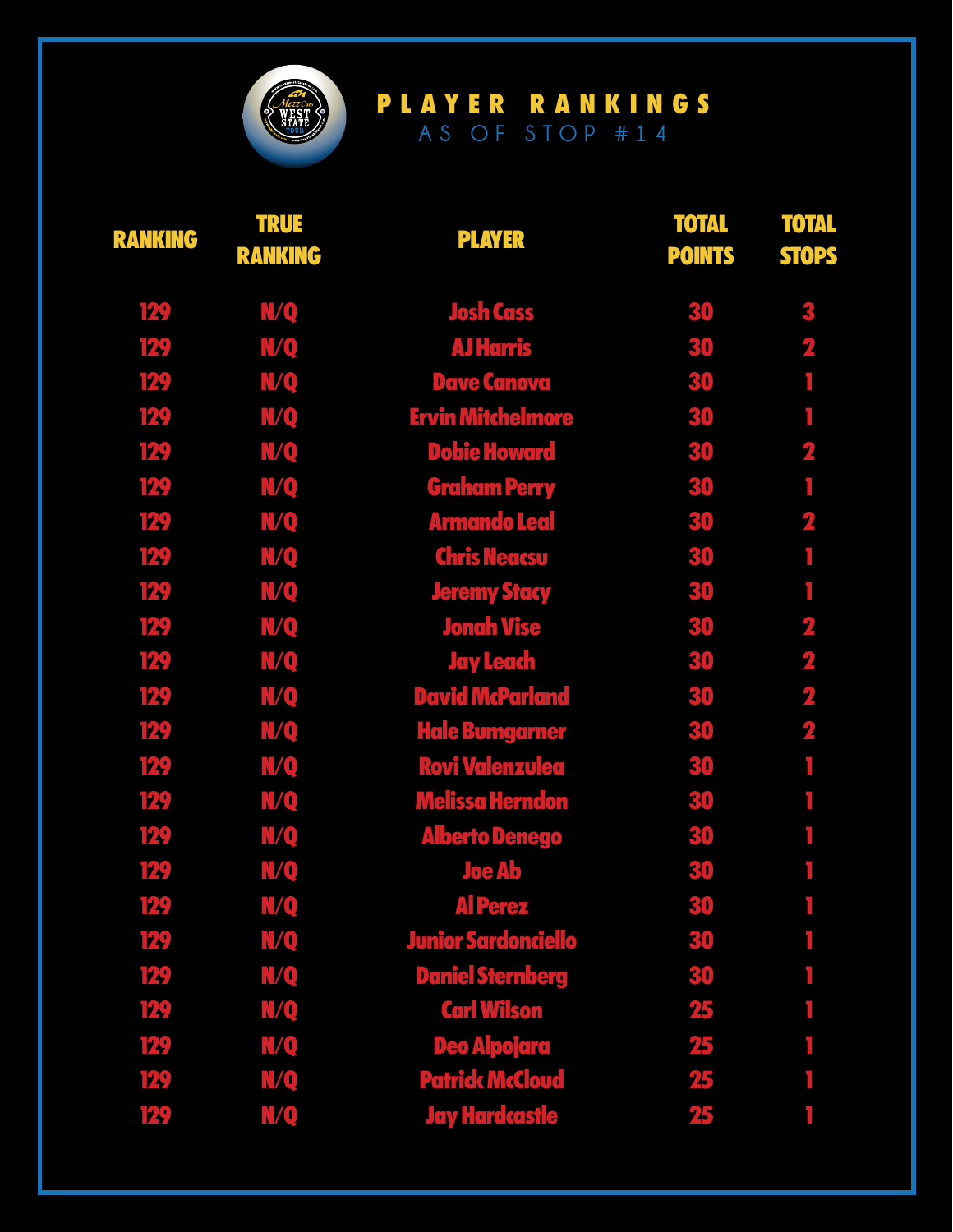

| <b>RANKING</b> | <b>TRUE</b><br><b>RANKING</b> | <b>PLAYER</b>           | <b>TOTAL</b><br><b>POINTS</b> | <b>TOTAL</b><br><b>STOPS</b> |
|----------------|-------------------------------|-------------------------|-------------------------------|------------------------------|
| 129            | N/Q                           | <b>Chong Vang</b>       | 25                            |                              |
| 129            | N/Q                           | <b>Tony Tauiliili</b>   | 25                            |                              |
| 129            | <b>N/Q</b>                    | <b>Ashton Schaffer</b>  | 25                            |                              |
| 129            | <b>N/Q</b>                    | <b>James Cabal</b>      | 25                            |                              |
| 129            | N/Q                           | <b>Rey Lorenzo</b>      | 25                            |                              |
| 129            | <b>N/Q</b>                    | <b>Alexander Martin</b> | 25                            |                              |
| 129            | <b>N/Q</b>                    | <b>Luis Abanto</b>      | 25                            |                              |
| 129            | <b>N/Q</b>                    | <b>Daniel Campos</b>    | 25                            |                              |
| 129            | N/Q                           | <b>Leon Kadoun</b>      | 25                            |                              |
| 129            | <b>N/Q</b>                    | <b>Kyle Robertson</b>   | 25                            |                              |
| 129            | <b>N/Q</b>                    | <b>Ed King</b>          | 25                            |                              |
| 129            | N/Q                           | <b>George Vasquez</b>   | 25                            |                              |
| 129            | <u>N/Q</u>                    | <b>Clay Murray</b>      | 25                            |                              |
| 129            | <b>N/Q</b>                    | <b>Dexter Real</b>      | 25                            |                              |
| 129            | N/Q                           | <b>Tony Serrano</b>     | 25                            |                              |
| 129            | <b>N/Q</b>                    | <b>John Martinez</b>    | 25                            |                              |
| 129            | N/Q                           | <b>Mike Piy</b>         | 25                            |                              |
| 129            | N/Q                           | <b>Phil Morency</b>     | 25                            | T,                           |
| 129            | N/Q                           | <b>Mano Mataafa</b>     | 25                            |                              |
| 129            | <u>M/Q</u>                    | <b>Ray Kin</b>          | 25                            |                              |
| 129            | <u>MQ</u>                     | <b>Shane Santos</b>     | 25                            |                              |
| 129            | <u>M/Q</u>                    | <b>Ryan Matthews</b>    | 25                            |                              |
| 129            | N/Q                           | <b>Von Mendoza</b>      | 25                            |                              |
| 129            | N/Q                           | <b>Bo Jin</b>           | 25                            |                              |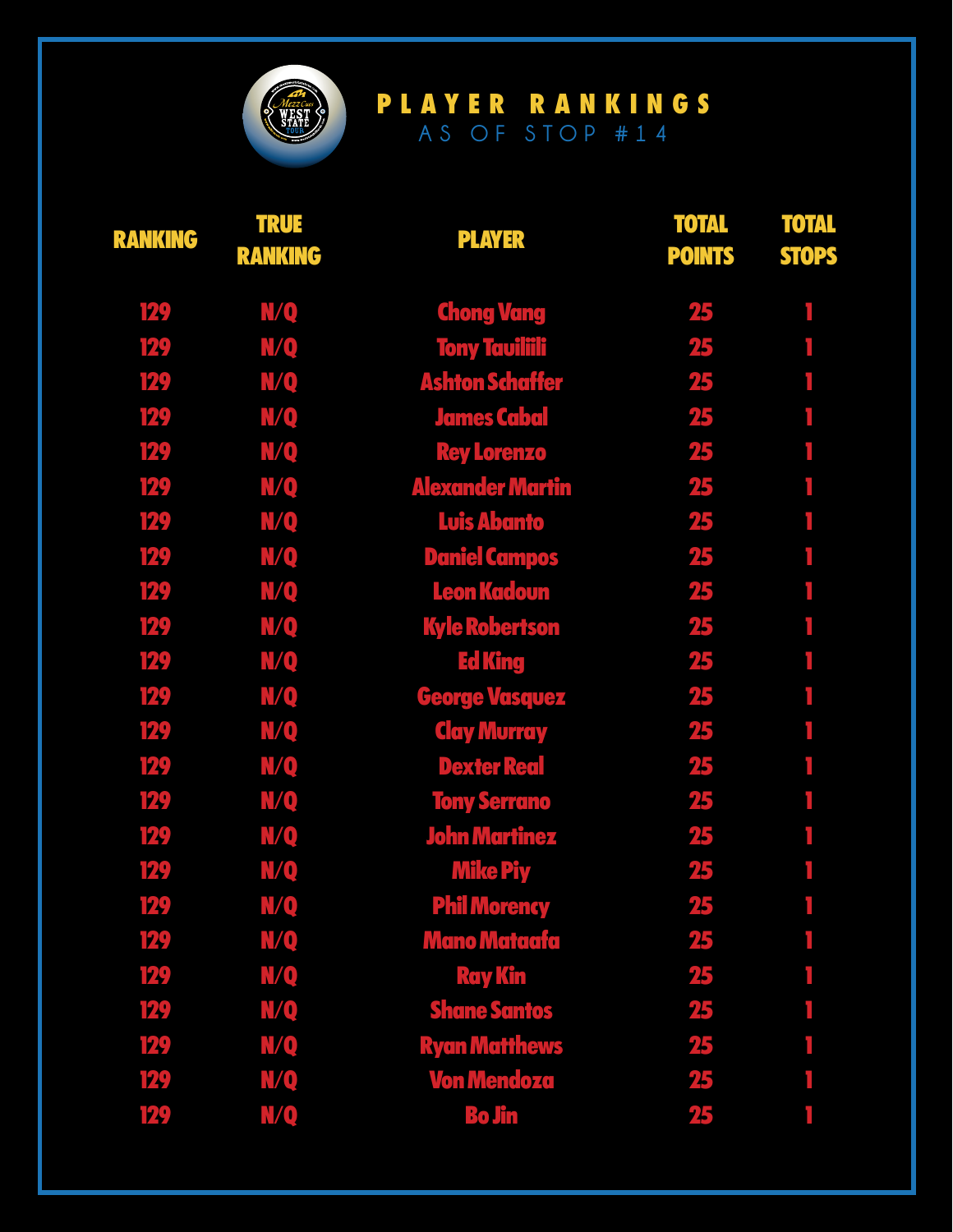

| <b>RANKING</b> | <b>TRUE</b><br><b>RANKING</b> | <b>PLAYER</b>              | <b>TOTAL</b><br><b>POINTS</b> | <b>TOTAL</b><br><b>STOPS</b> |
|----------------|-------------------------------|----------------------------|-------------------------------|------------------------------|
| 129            | N/Q                           | <b>Sean Lane</b>           | 25                            |                              |
| 129            | <b>N/Q</b>                    | Oscar Avalia Jr            | 25                            |                              |
| 129            | <b>N/Q</b>                    | <b>Michael Webb</b>        | 25                            |                              |
| 129            | <b>N/Q</b>                    | <b>Derek Spainhower</b>    | 25                            |                              |
| 129            | N/Q                           | <b>Will Carver</b>         | 25                            |                              |
| 129            | <b>N/Q</b>                    | <b>Michael Oquindo</b>     | 25                            |                              |
| 129            | <b>N/Q</b>                    | <b>Lee Wallick</b>         | 25                            |                              |
| 129            | <b>N/Q</b>                    | <b>Chris Wedekin</b>       | 25                            |                              |
| 129            | N/Q                           | <b>Keith O'Donnel</b>      | 25                            |                              |
| 129            | <b>N/Q</b>                    | <u>Toto Jagolino</u>       | 25                            |                              |
| 129            | N/Q                           | Leo Ott                    | 25                            |                              |
| 129            | <b>N/Q</b>                    | <b>Daniel Sardonciello</b> | 25                            |                              |
| 129            | N/Q                           | <b>Tavis Hernandez</b>     | 25                            |                              |
| 129            | <b>N/Q</b>                    | <b>Chad Bisconer</b>       | 25                            |                              |
| 129            | N/Q                           | <b>Tony Sandoval</b>       | 25                            |                              |
| 129            | <b>N/Q</b>                    | <b>Rufel Ulep</b>          | 25                            |                              |
| 129            | <b>N/Q</b>                    | <b>Clay Belvior</b>        | 25                            |                              |
| 129            | <b>N/Q</b>                    | <b>Dexter Ambang</b>       | 25                            | r.                           |
| 129            | N/Q                           | <b>Ken Dodd</b>            | 25                            |                              |
| 129            | <u>M/Q</u>                    | <b>Paul Marquez</b>        | 25                            |                              |
| 129            | N/Q                           | <b>Jeff Jiminez</b>        | 25                            |                              |
| 129            | <u>MQ</u>                     | <b>Sabina Peterson</b>     | 25                            |                              |
| 129            | N/Q                           | <b>Bernard Sapaden</b>     | 25                            |                              |
| 129            | N/Q                           | <b>Tyrel Datwyler</b>      | 25                            |                              |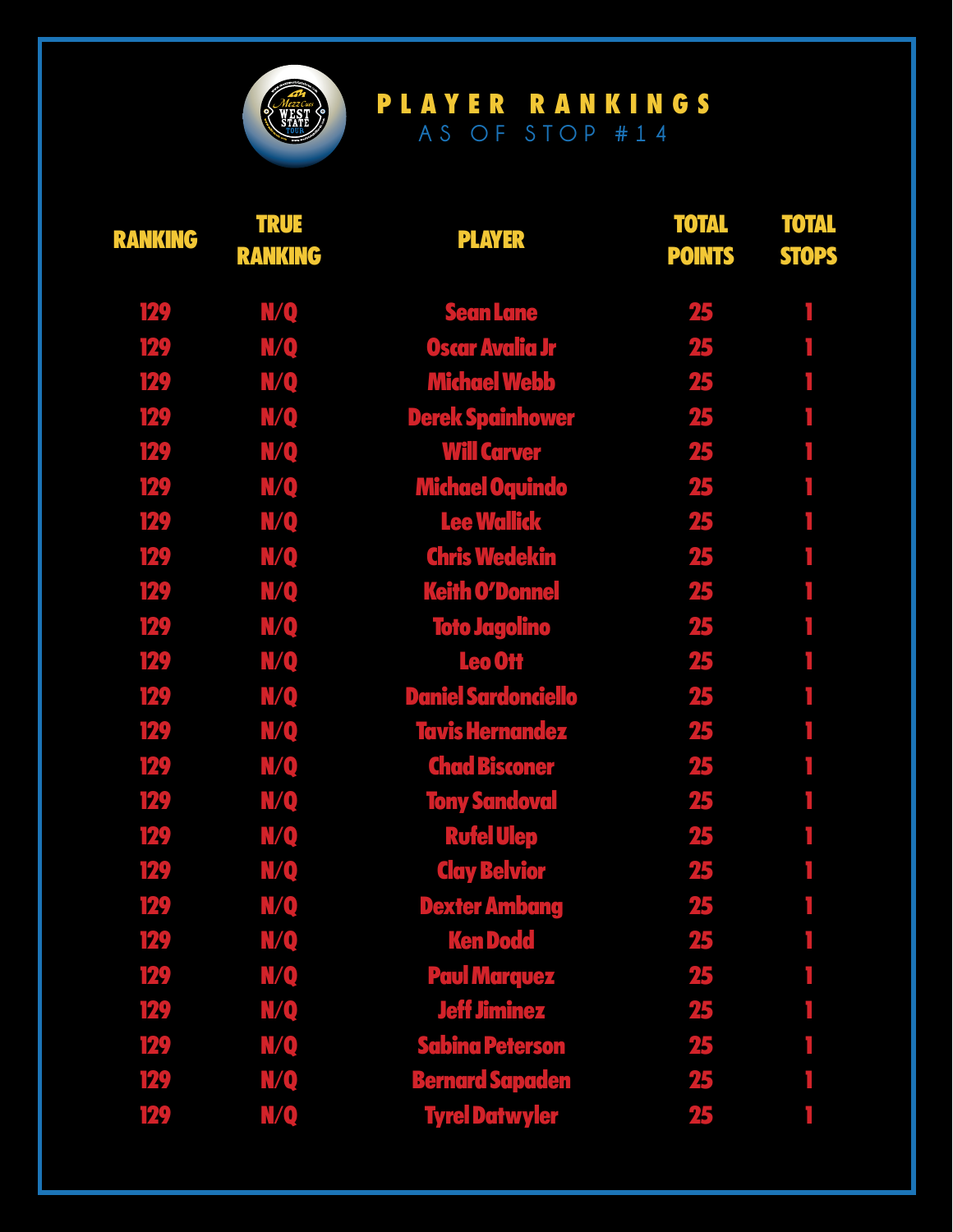

| <b>RANKING</b> | <b>TRUE</b><br><b>RANKING</b> | <b>PLAYER</b>          | <b>TOTAL</b><br><b>POINTS</b> | <b>TOTAL</b><br><b>STOPS</b> |
|----------------|-------------------------------|------------------------|-------------------------------|------------------------------|
| 129            | N/Q                           | <b>Chris Jenkins</b>   | 25                            |                              |
| 129            | <u>N/Q</u>                    | <b>Mike Wormersley</b> | 25                            |                              |
| 129            | N/Q                           | <b>Emerson Joiner</b>  | 20                            |                              |
| 129            | N/Q                           | <b>Frank Robutz</b>    | 20                            | $\overline{\mathbf{z}}$      |
| 129            | N/Q                           | <b>Glenn Umemoto</b>   | 20                            | $\overline{\mathbf{z}}$      |
| 129            | N/Q                           | <b>Joe Delio</b>       | 20                            | $\overline{\mathbf{z}}$      |
| 129            | N/Q                           | <b>Kirk Jewell</b>     | 20                            | $\overline{\mathbf{z}}$      |
| 129            | N/Q                           | <b>Mark Whitehead</b>  | 20                            | $\mathbf{z}$                 |
| 129            | <u>MQ</u>                     | <b>Paul Ewing</b>      | 20                            | $\overline{\mathbf{z}}$      |
| 129            | N/Q                           | <b>Stephen Poma</b>    | 20                            | $\overline{\mathbf{z}}$      |
| 129            | N/Q                           | <b>Juan Smith</b>      | 20                            | $\overline{\mathbf{z}}$      |
| 129            | <b>N/Q</b>                    | <b>Kelly Cibart</b>    | 20                            | $\overline{\mathbf{2}}$      |
| 129            | N/Q                           | <b>Chris Helland</b>   | 20                            | $\overline{\mathbf{z}}$      |
| 129            | N/Q                           | <b>Willie Campers</b>  | 20                            | $\overline{\mathbf{2}}$      |
| 129            | N/Q                           | <b>Lenny Robinson</b>  | 20                            | $\overline{\mathbf{z}}$      |
| 129            | N/Q                           | <b>Paul McCaffrey</b>  | 20                            | f.                           |
| 129            | N/Q                           | <b>Harold Cajucom</b>  | 20                            | $\overline{\mathbf{z}}$      |
| 129            | N/Q                           | <b>Mike Orozco</b>     | 20                            | $\overline{\mathbf{2}}$      |
| 129            | N/Q                           | <b>Henry Lin</b>       | 20                            | $\overline{\mathbf{z}}$      |
| 129            | <u>MQ</u>                     | <b>Mike Sosa</b>       | 20                            |                              |
| 129            | <u>MQ</u>                     | <b>Josh Corioso</b>    | 20                            |                              |
| 129            | N/Q                           | <b>Sam Kim</b>         | 20                            | $\overline{\mathbf{2}}$      |
| 129            | N/Q                           | <b>Mike Yoes</b>       | 20                            | $\overline{\mathbf{2}}$      |
| 129            | <b>N/Q</b>                    | <b>Tommy Hill</b>      | 20                            |                              |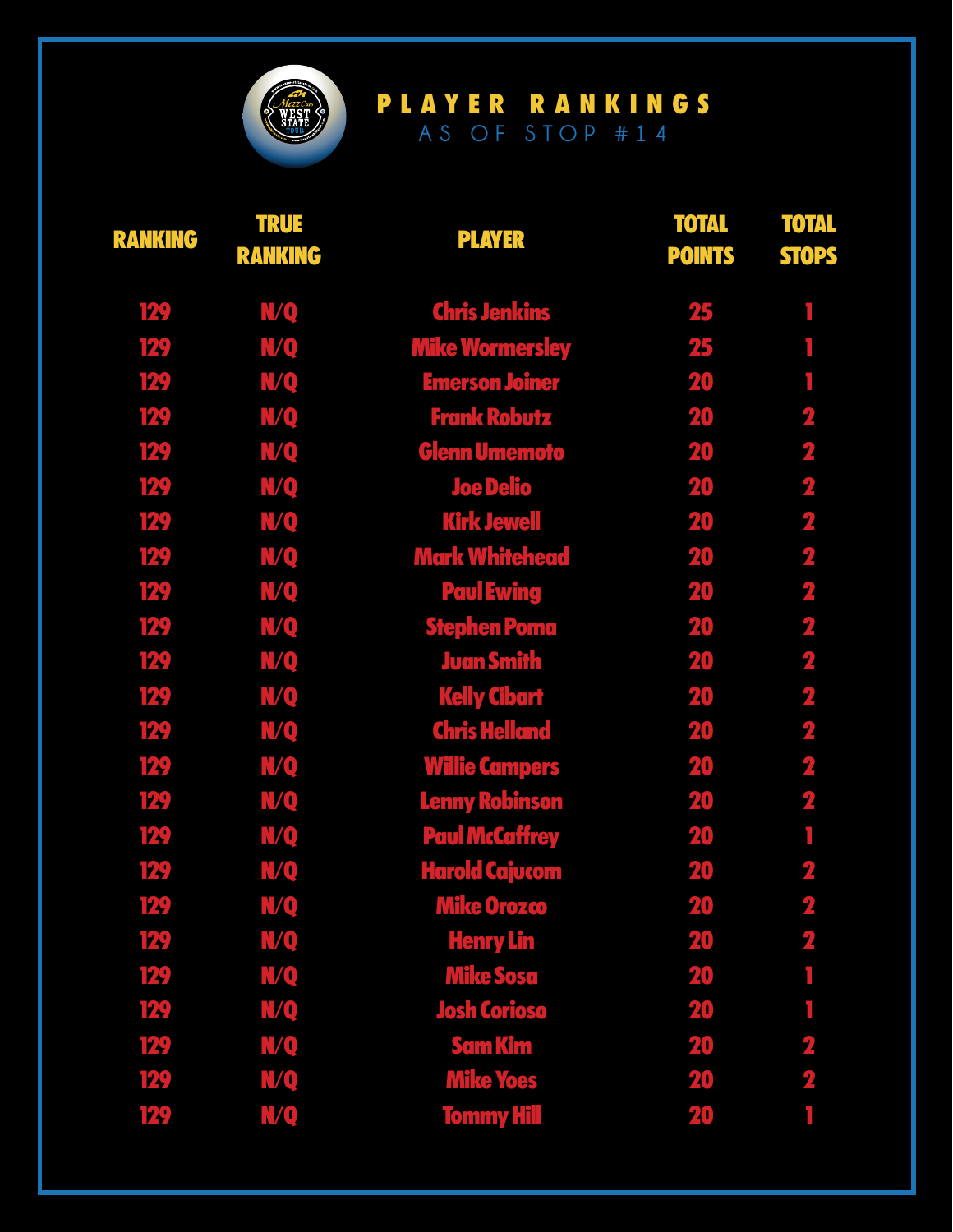

| <b>RANKING</b> | <b>TRUE</b><br><b>RANKING</b> | <b>PLAYER</b>                  | <b>TOTAL</b><br><b>POINTS</b> | <b>TOTAL</b><br><b>STOPS</b> |
|----------------|-------------------------------|--------------------------------|-------------------------------|------------------------------|
| 129            | N/Q                           | <b>Daniel Batle</b>            | 20                            |                              |
| 129            | N/Q                           | <b>Adam Kroll</b>              | 20                            | $\overline{\mathbf{z}}$      |
| 129            | <b>N/Q</b>                    | <b>Dan Baron</b>               | 20                            | $\mathbf 2$                  |
| 129            | <b>N/Q</b>                    | <b>Charlie Justillana</b>      | 20                            | $\overline{\mathbf{2}}$      |
| 129            | N/Q                           | <b>Josh Dallera</b>            | 20                            | $\overline{\mathbf{2}}$      |
| 129            | <b>N/Q</b>                    | <b>Terry Tang</b>              | 20                            | Ī.                           |
| 129            | <b>N/Q</b>                    | <b>Bob Young</b>               | 20                            |                              |
| 129            | <b>N/Q</b>                    | <b>Corey Buchanan</b>          | 20                            | $\overline{\mathbf{z}}$      |
| 129            | N/Q                           | <b>John Camp</b>               | 20                            | $\overline{\mathbf{2}}$      |
| 129            | <b>N/Q</b>                    | <b>Paul Penrose</b>            | 20                            | $\overline{\mathbf{2}}$      |
| 129            | N/Q                           | <b>Chris Cameron</b>           | 20                            | $\overline{\mathbf{2}}$      |
| 129            | <b>N/Q</b>                    | <b>Omar Alhaji</b>             | 20                            |                              |
| 129            | N/Q                           | <b>Mark Durfee</b>             | 20                            |                              |
| 129            | N/Q                           | <b>Sheldon Three Eagle</b>     | 20                            | $\overline{\mathbf{z}}$      |
| 129            | N/Q                           | <b>Jermiah Heale-Reitnauer</b> | 20                            | $\overline{\mathbf{2}}$      |
| 129            | <b>N/Q</b>                    | <b>Sylvester Juan</b>          | 20                            | $\mathbf{z}$                 |
| 129            | N/Q                           | <b>Tinah Yee</b>               | 20                            | $\overline{\mathbf{2}}$      |
| 129            | N/Q                           | <b>Shawn Dickinson</b>         | 20                            | r.                           |
| 129            | N/Q                           | <b>Pat Akins</b>               | 20                            |                              |
| 129            | N/Q                           | <b>Susan Choy</b>              | 20                            |                              |
| 129            | N/Q                           | <b>Chris King</b>              | 20                            |                              |
| 129            | N/Q                           | <b>David Acosta</b>            | 20                            |                              |
| 129            | N/Q                           | <b>Kiran Rajendran</b>         | 20                            | $\mathbf 2$                  |
| 129            | <b>N/Q</b>                    | <b>Joseph Medrano</b>          | 20                            |                              |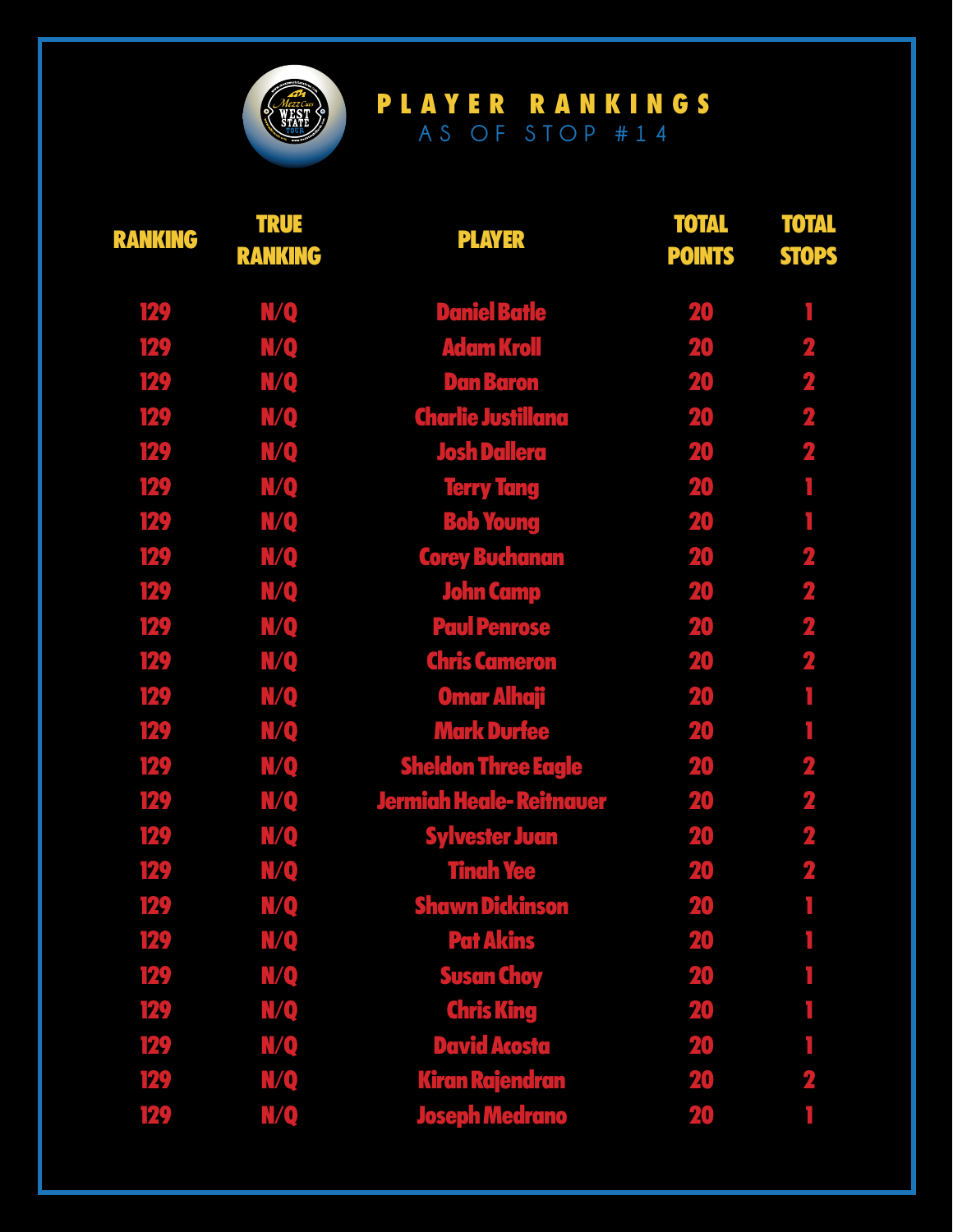

| <b>RANKING</b> | <b>TRUE</b><br><b>RANKING</b> | <b>PLAYER</b>             | <b>TOTAL</b><br><b>POINTS</b> | <b>TOTAL</b><br><b>STOPS</b> |
|----------------|-------------------------------|---------------------------|-------------------------------|------------------------------|
| 129            | N/Q                           | <b>Shantaram Parab</b>    | 20                            |                              |
| 129            | <b>N/Q</b>                    | <b>Rakesh Bunga</b>       | 20                            | $\mathbf{2}$                 |
| 129            | <b>N/Q</b>                    | <b>Tony Sardo</b>         | 20                            | $\mathbf 2$                  |
| 129            | <b>N/Q</b>                    | <b>Jeffery Jamerson</b>   | 20                            | $\overline{\mathbf{z}}$      |
| 129            | N/Q                           | <b>Alexander Nunez</b>    | 20                            |                              |
| 129            | N/Q                           | <b>Zach Gottlieb</b>      | 20                            | $\overline{\mathbf{2}}$      |
| 129            | <b>N/Q</b>                    | <b>Fernando Bognot</b>    | 20                            | $\overline{\mathbf{z}}$      |
| 129            | N/Q                           | <b>Carmine Sardo</b>      | 20                            | $\overline{\mathbf{2}}$      |
| 129            | <u>MQ</u>                     | <b>Brian Haarmeyer</b>    | 20                            | $\overline{\mathbf{z}}$      |
| 129            | <b>N/Q</b>                    | <b>Austin Beckman</b>     | 20                            | $\overline{\mathbf{2}}$      |
| 129            | N/Q                           | <b>Phillip Lee</b>        | 20                            | $\overline{\mathbf{2}}$      |
| 129            | N/Q                           | <b>Steve Housch</b>       | 20                            |                              |
| 129            | N/Q                           | <b>Matt Moorhead</b>      | 20                            |                              |
| 129            | N/Q                           | <b>Paul Masuda</b>        | 20                            | $\overline{\mathbf{z}}$      |
| 129            | N/Q                           | <b>Darryl Wallace</b>     | 20                            |                              |
| 129            | N/Q                           | <b>Carol Curtin</b>       | 20                            |                              |
| 129            | N/Q                           | <b>Alice Loo</b>          | 20                            | $\overline{\mathbf{2}}$      |
| 129            | N/Q                           | <b>Nathan Nunez</b>       | 20                            | 2                            |
| 129            | N/Q                           | <b>Jason Miller</b>       | 20                            |                              |
| 129            | N/Q                           | <b>Taylor Jones</b>       | 20                            | $\mathbf{2}$                 |
| 129            | N/Q                           | <b>Sarkhan Elkhanzade</b> | 20                            | $\mathbf{z}$                 |
| 129            | N/Q                           | <b>Josh Palmer</b>        | 20                            | 2                            |
| 129            | N/Q                           | <b>Jason Wetherald</b>    | 20                            |                              |
| 129            | N/Q                           | <b>Star Iuli</b>          | 20                            |                              |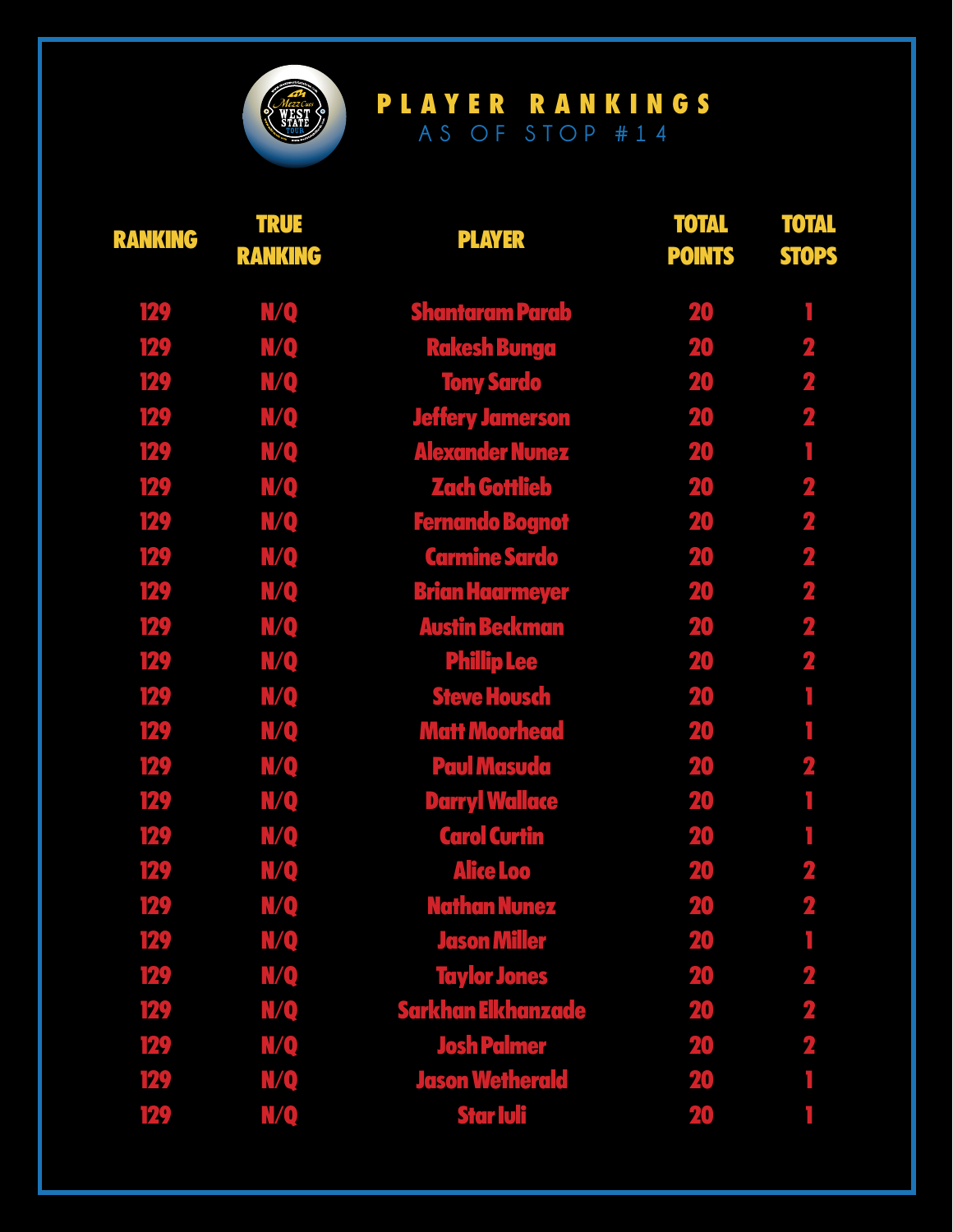

| <b>RANKING</b> | <b>TRUE</b><br><b>RANKING</b> | <b>PLAYER</b>            | <b>TOTAL</b><br><b>POINTS</b> | <b>TOTAL</b><br><b>STOPS</b> |
|----------------|-------------------------------|--------------------------|-------------------------------|------------------------------|
| 129            | N/Q                           | <b>Danny Petralba</b>    | 20                            |                              |
| 129            | <b>N/Q</b>                    | <b>Tony Kinney</b>       | 20                            |                              |
| 129            | <b>N/Q</b>                    | <b>Gary French</b>       | 20                            |                              |
| 129            | <b>N/Q</b>                    | <b>Jason Molloy</b>      | 20                            |                              |
| 129            | N/Q                           | <b>Scott Brasher</b>     | 20                            |                              |
| 129            | <b>N/Q</b>                    | <b>Vern Felt</b>         | 20                            |                              |
| 129            | <b>N/Q</b>                    | <b>Ben Merton</b>        | 20                            |                              |
| 129            | <b>N/Q</b>                    | <b>Evon Peter</b>        | 20                            |                              |
| 129            | N/Q                           | <b>Greg Barquest</b>     | 20                            |                              |
| 129            | N/Q                           | <b>Dan Wolfe</b>         | 20                            |                              |
| 129            | N/Q                           | <b>John Yang</b>         | 20                            |                              |
| 129            | N/Q                           | <b>Tom Mudd</b>          | 20                            |                              |
| 129            | N/Q                           | <b>Lito Atendido</b>     | 20                            |                              |
| 129            | <b>N/Q</b>                    | <b>Michael Deitchman</b> | 20                            | ٦                            |
| 129            | N/Q                           | <b>Mark Butler</b>       | 20                            | $\overline{\mathbf{z}}$      |
| 129            | N/Q                           | <b>Barbara Lee</b>       | 10                            |                              |
| 129            | N/Q                           | <b>Chris Atkins</b>      | 10                            |                              |
| 129            | N/Q                           | <b>Eric Harada</b>       | 10                            | r.                           |
| 129            | N/Q                           | <b>John Ferguson</b>     | 10                            |                              |
| 129            | N/Q                           | <b>Kenny Ash</b>         | 10                            |                              |
| 129            | N/Q                           | Nick Callado             | 10                            |                              |
| 129            | <b>N/Q</b>                    | <b>Robert Laurie</b>     | 10                            |                              |
| 129            | N/Q                           | <b>Stephanie Hefner</b>  | 10                            |                              |
| 129            | N/Q                           | <b>Steve Mansfield</b>   | 10                            |                              |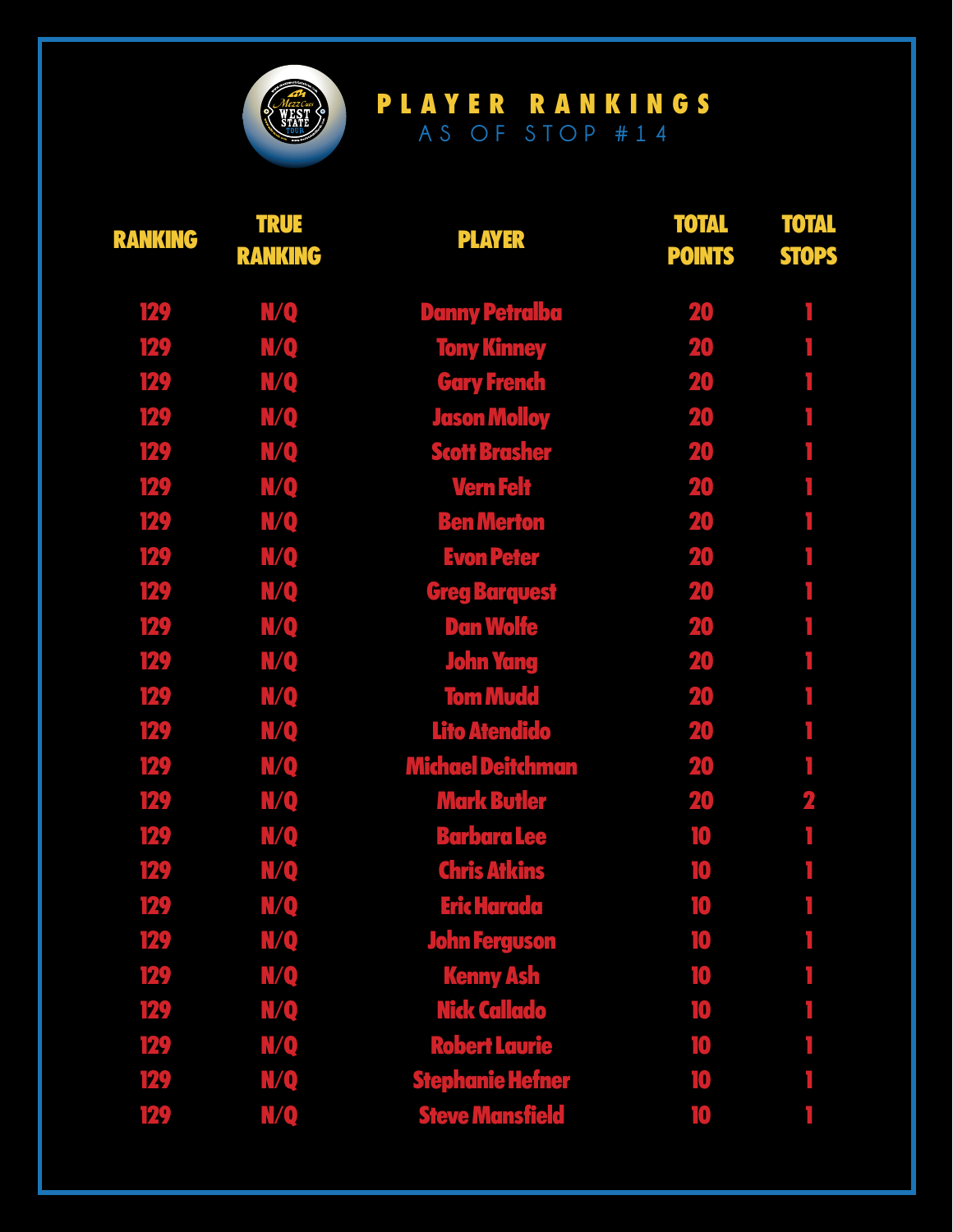

| <b>RANKING</b> | <b>TRUE</b><br><b>RANKING</b> | <b>PLAYER</b>             | <b>TOTAL</b><br><b>POINTS</b> | <b>TOTAL</b><br><b>STOPS</b> |
|----------------|-------------------------------|---------------------------|-------------------------------|------------------------------|
| 129            | <b>N/Q</b>                    | <b>Duke Obaob</b>         | 10                            |                              |
| 129            | <b>N/Q</b>                    | <b>Steve Register</b>     | 10                            |                              |
| 129            | <b>N/Q</b>                    | <b>Mike Duncan</b>        | 10                            |                              |
| 129            | <b>N/Q</b>                    | <b>Taek Chang</b>         | 10                            |                              |
| 129            | N/Q                           | <b>Henry Brodt</b>        | 10                            |                              |
| 129            | <b>N/Q</b>                    | Lawerence Rochano         | 10                            |                              |
| 129            | <b>N/Q</b>                    | <b>Anthony Hernandez</b>  | 10                            |                              |
| 129            | <b>N/Q</b>                    | <b>Terry Tom</b>          | 10                            |                              |
| 129            | N/Q                           | <b>Jeff Turabaz</b>       | 10                            |                              |
| 129            | <b>N/Q</b>                    | <b>Charlie Jastillana</b> | 10                            |                              |
| 129            | N/Q                           | <b>Joey Jurado</b>        | 10                            |                              |
| 129            | N/Q                           | <b>Chris Adams</b>        | 10                            |                              |
| 129            | N/Q                           | <b>OJ Crawford</b>        | 10                            |                              |
| 129            | <b>N/Q</b>                    | <b>Bert Benisch</b>       | 10                            |                              |
| 129            | <b>N/Q</b>                    | <b>Dean Schram</b>        | 10                            |                              |
| 129            | <b>N/Q</b>                    | <b>Jeremy King</b>        | 10                            |                              |
| 129            | N/Q                           | <b>Curtis Partch</b>      | 10                            |                              |
| 129            | <b>N/Q</b>                    | <b>DJ Cota</b>            | 10                            | r.                           |
| 129            | <b>N/Q</b>                    | <b>April Garcia</b>       | 10                            |                              |
| 129            | <b>N/Q</b>                    | <b>Don Carrasco</b>       | 10                            |                              |
| 129            | <u>MQ</u>                     | <b>Kyle Copeland</b>      | 10                            |                              |
| 129            | N/Q                           | <b>Luke Sutliffe</b>      | 10                            |                              |
| 129            | N/Q                           | <b>Shan Damani</b>        | 10                            |                              |
| 129            | N/Q                           | <b>Mauricio Marrequin</b> | 10                            |                              |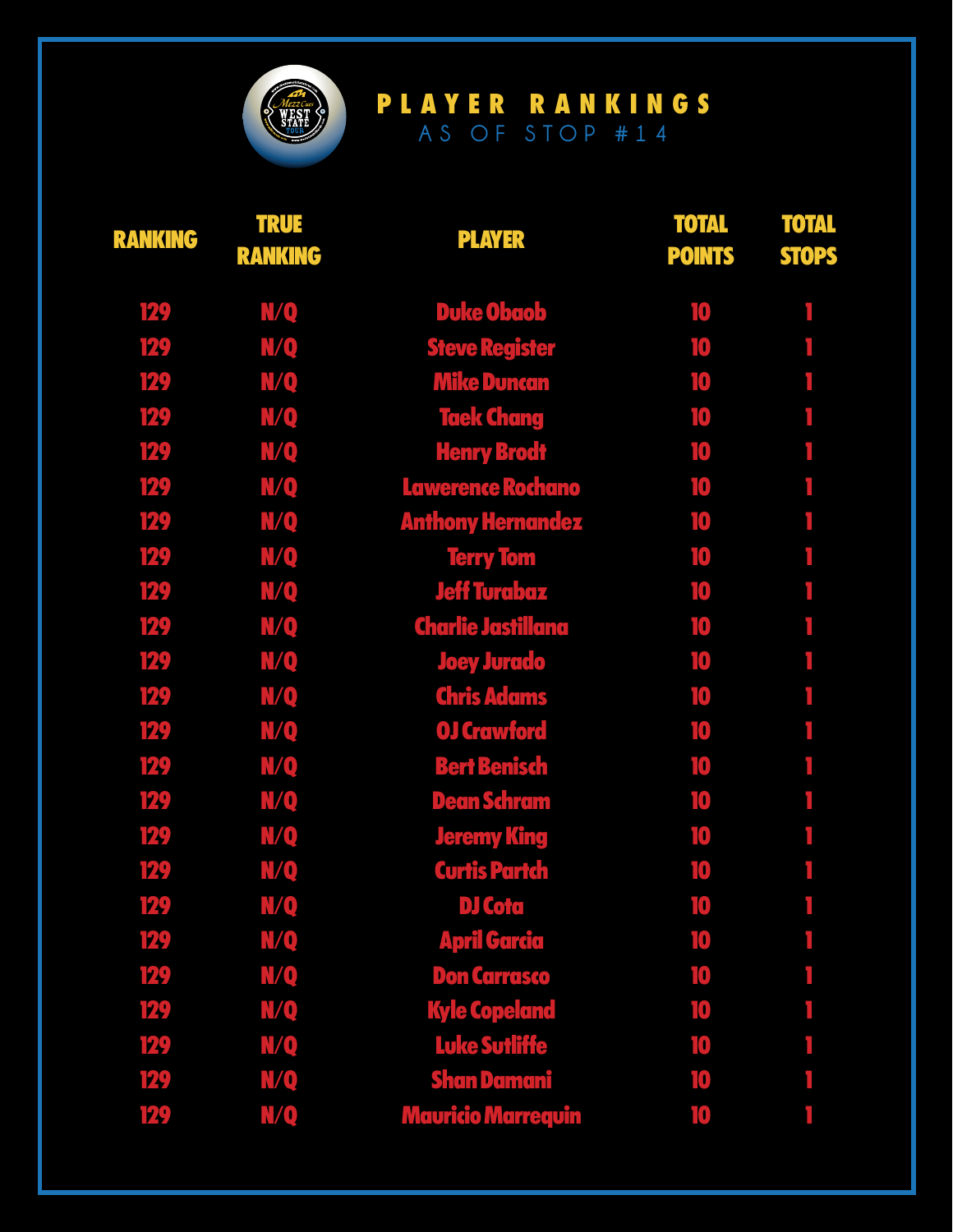

| <b>RANKING</b> | <b>TRUE</b><br><b>RANKING</b> | <b>PLAYER</b>           | <b>TOTAL</b><br><b>POINTS</b> | <b>TOTAL</b><br><b>STOPS</b> |
|----------------|-------------------------------|-------------------------|-------------------------------|------------------------------|
| 129            | <b>N/Q</b>                    | <b>Tim Jarvis</b>       | 10                            |                              |
| 129            | N/Q                           | <b>Richard Pagano</b>   | 10                            |                              |
| 129            | <b>N/Q</b>                    | <b>Jon Hernandez</b>    | 10                            |                              |
| 129            | N/Q                           | <b>Aaron Conway</b>     | 10                            |                              |
| 129            | <b>N/Q</b>                    | Vica Iuli               | 10                            |                              |
| 129            | N/Q                           | <b>Jimmy Pruitt</b>     | 10                            |                              |
| 129            | N/Q                           | <b>Jaime Solano</b>     | 10                            |                              |
| 129            | <b>N/Q</b>                    | <b>Janna Nelson</b>     | 10                            |                              |
| 129            | N/Q                           | <b>Brian Almond</b>     | 10                            |                              |
| 129            | N/Q                           | <b>Matthew McGurk</b>   | 10                            |                              |
| 129            | N/Q                           | <b>Bernando Perez</b>   | 10                            |                              |
| 129            | <b>N/Q</b>                    | <b>Paul Jacobs</b>      | 10                            |                              |
| 129            | N/Q                           | <b>Derrek Jasso</b>     | 10                            |                              |
| 129            | <b>N/Q</b>                    | <b>Trevor Burns</b>     | 10                            |                              |
| 129            | N/Q                           | <b>Tyler Osbourne</b>   | 10                            |                              |
| 129            | <b>N/Q</b>                    | <b>William Qualey</b>   | 10                            |                              |
| 129            | <u>MQ</u>                     | <b>Gary Marcos</b>      | 10                            |                              |
| 129            | N/Q                           | <b>Ryan Leland</b>      | 10                            | Ŧ.                           |
| 129            | N/Q                           | <b>Tyler McClain</b>    | $\mathbf{10}$                 |                              |
| 129            | N/Q                           | <b>Vince Mirabella</b>  | 10                            |                              |
| 129            | <b>N/Q</b>                    | <b>Jesse Trojillo</b>   | 10                            |                              |
| 129            | <u>MQ</u>                     | <b>William Gastelum</b> | 10                            |                              |
| 129            | N/Q                           | <b>Johnny Main</b>      | 10                            |                              |
| 129            | N/Q                           | <b>Duane Dailey</b>     | 10                            |                              |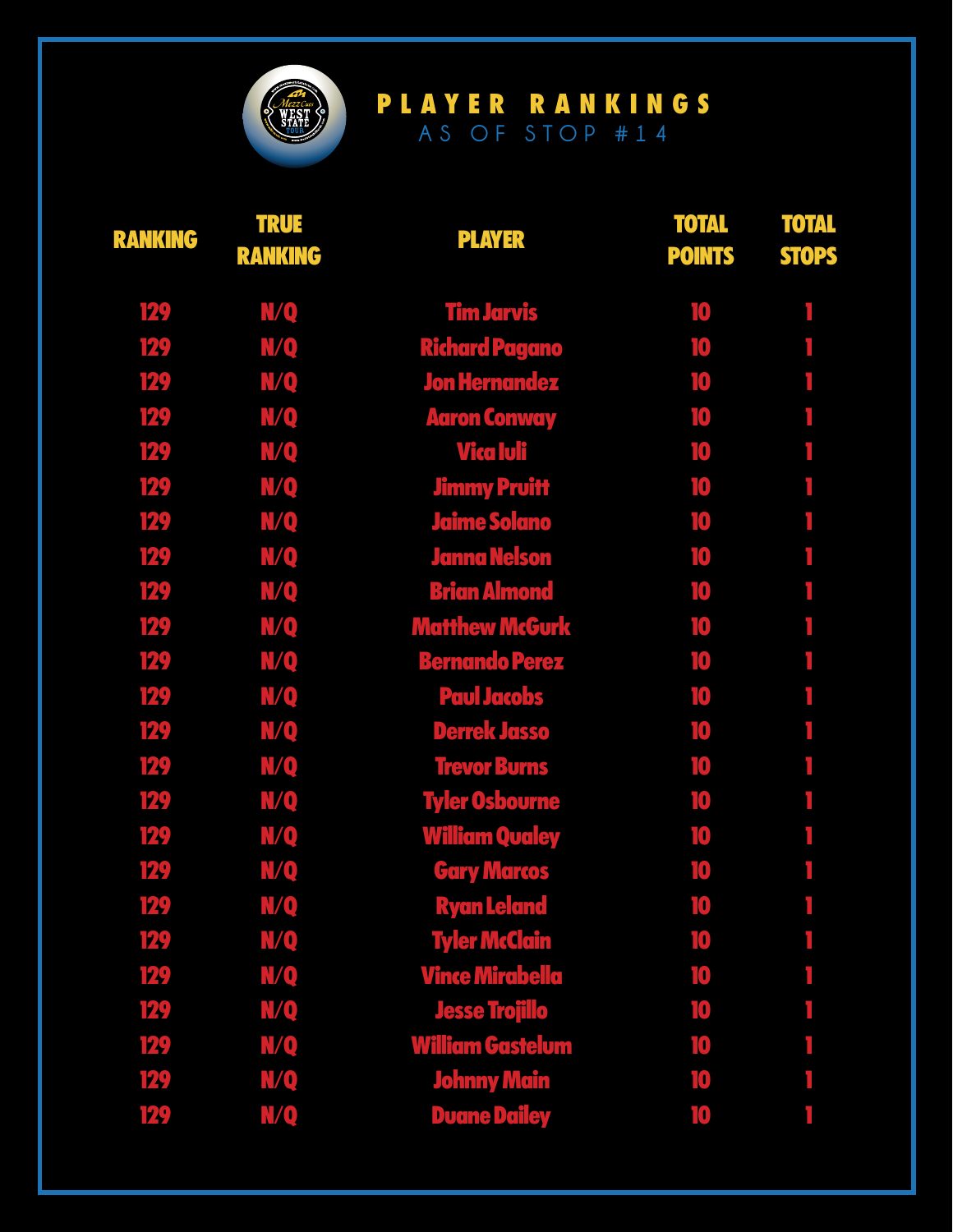

| <b>RANKING</b> | <b>TRUE</b><br><b>RANKING</b> | <b>PLAYER</b>             | <b>TOTAL</b><br><b>POINTS</b> | <b>TOTAL</b><br><b>STOPS</b> |
|----------------|-------------------------------|---------------------------|-------------------------------|------------------------------|
| 129            | N/Q                           | <b>Chris Stansfield</b>   | 10                            |                              |
| 129            | <b>N/Q</b>                    | <b>Terry Keasling</b>     | 10                            |                              |
| 129            | <b>N/Q</b>                    | <b>Jamie Schoolcraft</b>  | 10                            |                              |
| 129            | <b>N/Q</b>                    | <b>Steven Schoolcraft</b> | 10                            |                              |
| 129            | N/Q                           | <b>Bruno Frisan</b>       | 10                            |                              |
| 129            | <b>N/Q</b>                    | <b>Ariel Garrido</b>      | 10                            |                              |
| 129            | <b>N/Q</b>                    | <b>Wilfred Aguliar</b>    | 10                            |                              |
| 129            | <b>N/Q</b>                    | John Saiger               | 10                            |                              |
| 129            | N/Q                           | <b>Robert Martinez</b>    | 10                            |                              |
| 129            | <b>N/Q</b>                    | <b>Ricky Soliz</b>        | 10                            |                              |
| 129            | <b>N/Q</b>                    | <b>Jason Bennett</b>      | 10                            |                              |
| 129            | <b>N/Q</b>                    | <b>Tom Townsend</b>       | 10                            |                              |
| 129            | N/Q                           | <b>Bill Desalme</b>       | 10                            |                              |
| 129            | <b>N/Q</b>                    | <b>Micah Rhodes</b>       | 10                            |                              |
| 129            | <b>N/Q</b>                    | <b>Al Cronk</b>           | 10                            |                              |
| 129            | <b>N/Q</b>                    | <b>Justin Romero</b>      | 10                            |                              |
| 129            | <b>N/Q</b>                    | <b>Dan Olsen</b>          | 10                            |                              |
| 129            | <b>N/Q</b>                    | <b>Howard Crausby</b>     | 10                            | r.                           |
| 129            | <b>N/Q</b>                    | <b>Steven Ibanez</b>      | 10                            |                              |
| 129            | <u>N/Q</u>                    | <b>Kayla Roloson</b>      | 10                            |                              |
| 129            | <u>M/Q</u>                    | <b>Sam McGrath</b>        | 10                            |                              |
| 129            | N/Q                           | <b>Zia Shiek</b>          | 10                            |                              |
| 129            | N/Q                           | <b>Spencer Dodgion</b>    | 10                            |                              |
| 129            | N/Q                           | <b>John Neveu</b>         | 10                            |                              |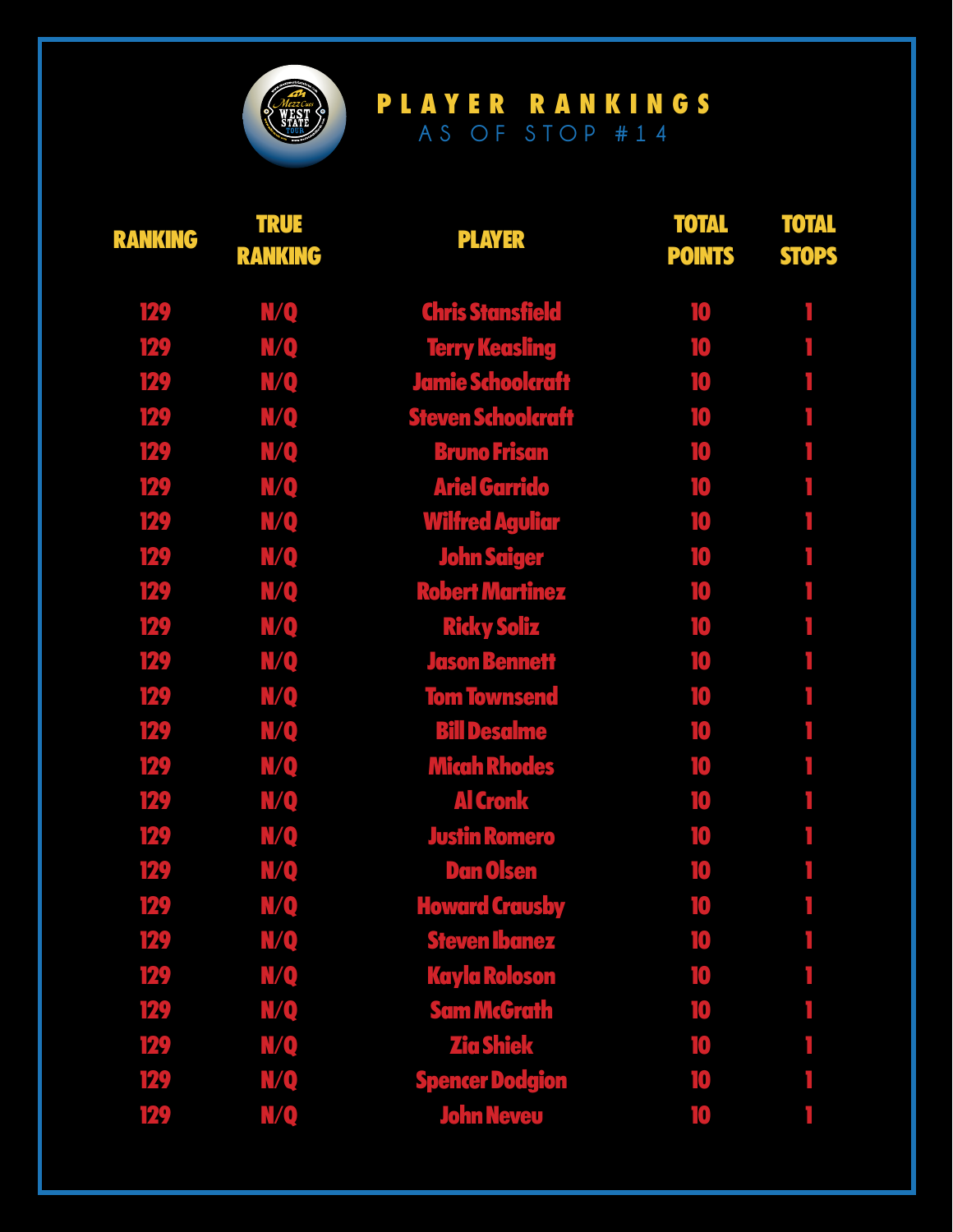

| <b>RANKING</b> | <b>TRUE</b><br><b>RANKING</b> | <b>PLAYER</b>              | <b>TOTAL</b><br><b>POINTS</b> | <b>TOTAL</b><br><b>STOPS</b> |
|----------------|-------------------------------|----------------------------|-------------------------------|------------------------------|
| 129            | <b>N/Q</b>                    | <b>Jon Geue</b>            | 10                            |                              |
| 129            | <b>N/Q</b>                    | <b>Richard Castorena</b>   | 10                            |                              |
| 129            | <b>N/Q</b>                    | <b>Jennifer Martinez</b>   | 10                            |                              |
| 129            | <b>N/Q</b>                    | <b>Bernie Co</b>           | 10                            |                              |
| 129            | N/Q                           | <b>Larry Stewart</b>       | 10                            |                              |
| 129            | <b>N/Q</b>                    | <b>Austin Rodriguez</b>    | 10                            |                              |
| 129            | $N$ <sup>O</sup>              | <b>Jose Saul Mejia</b>     | 10                            |                              |
| 129            | <b>N/Q</b>                    | <b>Chuck Hauser</b>        | 10                            |                              |
| 129            | N/Q                           | <b>Joemari Mable</b>       | 10                            |                              |
| 129            | <b>N/Q</b>                    | <b>Chris Taganas</b>       | 10                            |                              |
| 129            | <b>N/Q</b>                    | <b>Christy Hodge</b>       | 10                            |                              |
| 129            | <b>N/Q</b>                    | <b>Jose Franco</b>         | 10                            |                              |
| 129            | <b>N/Q</b>                    | <b>Natee Boonyanit</b>     | 10                            |                              |
| 129            | <b>N/Q</b>                    | <b>Brian Calangi</b>       | 10                            |                              |
| 129            | <b>N/Q</b>                    | <b>Raul Caluad</b>         | 10                            |                              |
| 129            | <b>N/Q</b>                    | <b>Fearghal McEleney</b>   | 10                            |                              |
| 129            | N/Q                           | <b>Celestino Bobadilla</b> | 10                            |                              |
| 129            | <b>N/Q</b>                    | <b>Scott Andrews</b>       | 10                            | r.                           |
| 129            | <b>N/Q</b>                    | <b>Phylicia Hawker</b>     | 10                            |                              |
| 129            | <b>N/Q</b>                    | <b>Dale Karthauser</b>     | 10                            |                              |
| 129            | N/Q                           | <b>Paul Johnson</b>        | 10                            |                              |
| 129            | N/Q                           | <b>Chris Locklin</b>       | 10                            |                              |
| 129            | <b>N/Q</b>                    | <b>Meadow Klinger</b>      | 10                            |                              |
| 129            | N/Q                           | <b>James Herman</b>        | 10                            |                              |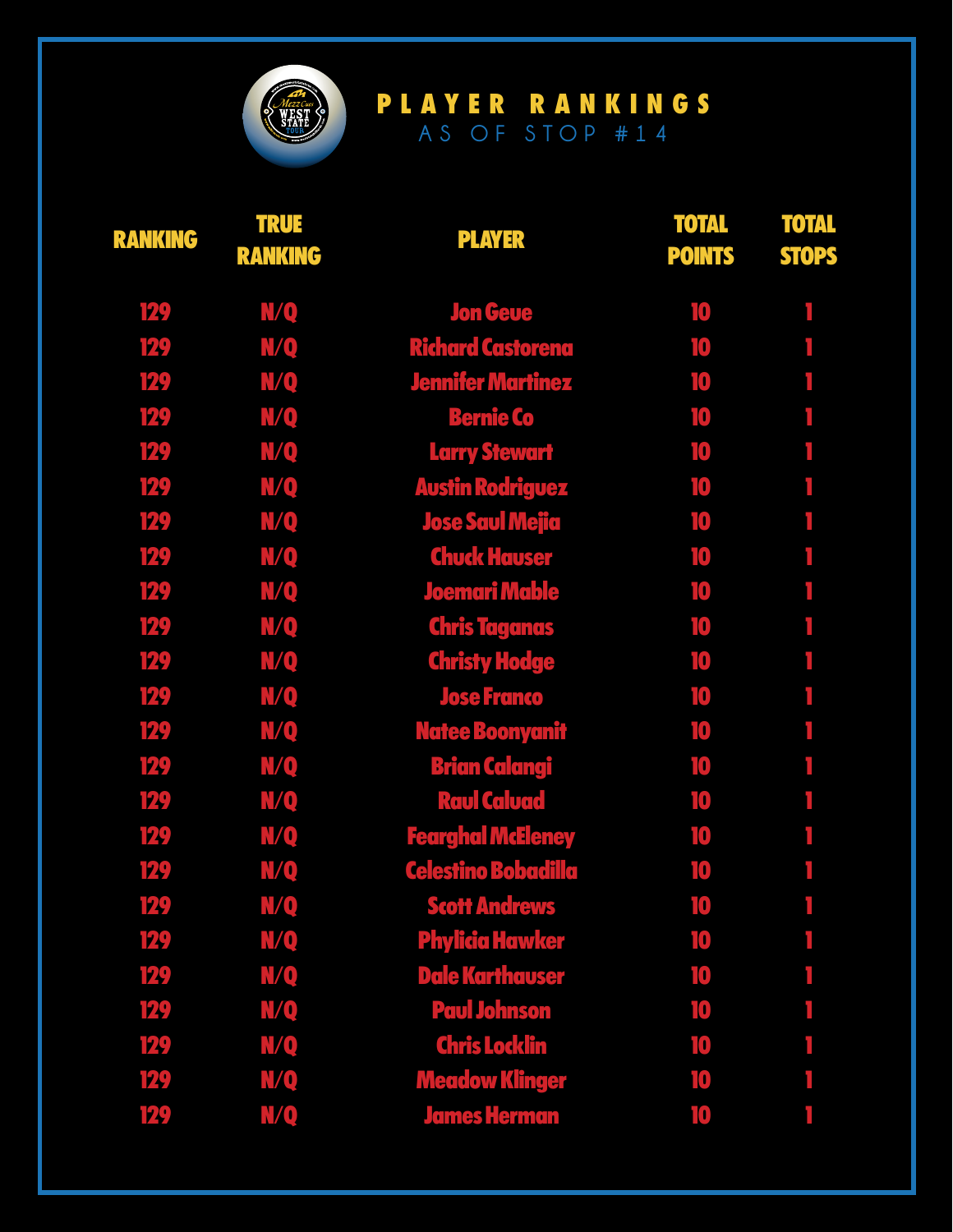

| <b>RANKING</b> | <b>TRUE</b><br><b>RANKING</b> | <b>PLAYER</b>            | <b>TOTAL</b><br><b>POINTS</b> | <b>TOTAL</b><br><b>STOPS</b> |
|----------------|-------------------------------|--------------------------|-------------------------------|------------------------------|
| 129            | <b>N/Q</b>                    | <b>Patrick Glynn</b>     | 10                            |                              |
| 129            | <b>N/Q</b>                    | <b>Michael Price</b>     | 10                            |                              |
| 129            | <b>N/Q</b>                    | <b>Manuel Miranda</b>    | 10                            |                              |
| 129            | N/Q                           | <b>Ken Kehl</b>          | 10                            |                              |
| 129            | N/Q                           | <b>Logan Irwin</b>       | 10                            |                              |
| 129            | <b>N/Q</b>                    | <b>Kirk Habbiling</b>    | 10                            |                              |
| 129            | N/Q                           | <b>Joe Hartnett</b>      | 10                            |                              |
| 129            | <b>N/Q</b>                    | <b>Heather Thompson</b>  | 10                            |                              |
| 129            | <b>N/Q</b>                    | <b>William Love</b>      | 10                            |                              |
| 129            | <b>N/Q</b>                    | <b>Nicholas Lansdown</b> | 10                            |                              |
| 129            | N/Q                           | <b>Alex Goulet</b>       | 10                            |                              |
| 129            | N/Q                           | <b>Jonathan Segura</b>   | 10                            |                              |
| 129            | <b>N/Q</b>                    | <b>Isaac Valenzulea</b>  | 10                            |                              |
| 129            | <b>N/Q</b>                    | <b>Manual Herrera</b>    | 10                            |                              |
| 129            | <b>N/Q</b>                    | <b>Tony Rodiguez</b>     | 10                            |                              |
| 129            | <b>N/Q</b>                    | <b>Reid Strensrud</b>    | 10                            |                              |
| 129            | <b>N/Q</b>                    | <b>Arnel Nobleza</b>     | 10                            |                              |
| 129            | N/Q                           | <b>Zach Whipkey</b>      | 10                            | r.                           |
| 129            | <b>N/Q</b>                    | <b>Phil Sardo</b>        | 10                            |                              |
| 129            | N/Q                           | <b>Ray Cruz</b>          | 10                            |                              |
| 129            | <u>MQ</u>                     | <b>Javier Franco</b>     | 10                            |                              |
| 129            | <b>N/Q</b>                    | <b>Kris Cash</b>         | 10                            |                              |
| 129            | <b>N/Q</b>                    | <b>Jose Palacios</b>     | 10                            |                              |
| 129            | N/Q                           | <b>Erwin Macapagal</b>   | 10                            |                              |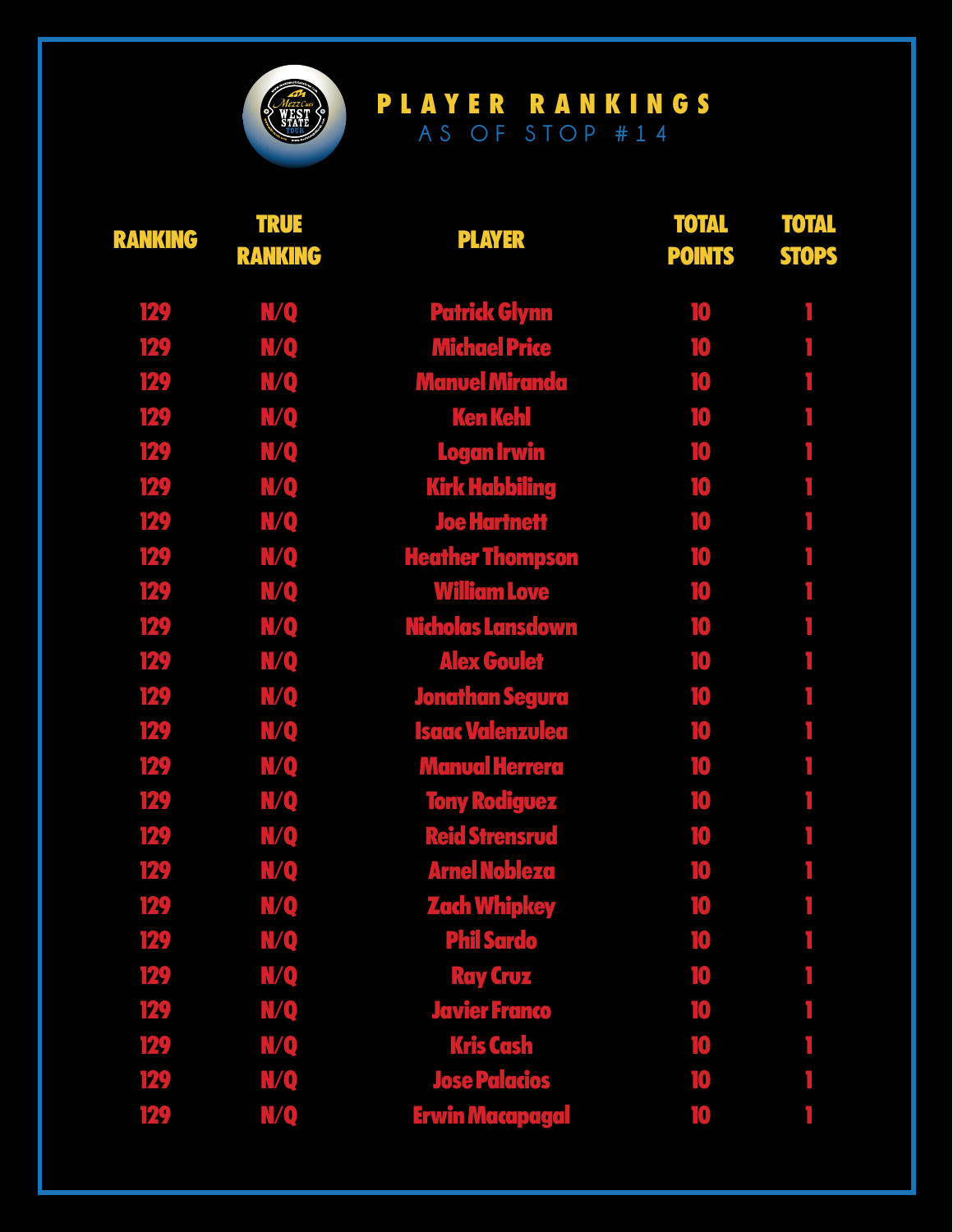

| <b>RANKING</b> | <b>TRUE</b><br><b>RANKING</b> | <b>PLAYER</b>             | <b>TOTAL</b><br><b>POINTS</b> | <b>TOTAL</b><br><b>STOPS</b> |
|----------------|-------------------------------|---------------------------|-------------------------------|------------------------------|
| 129            | N/Q                           | Vick Hakobyan             | 10                            |                              |
| 129            | <b>N/Q</b>                    | <b>Mike Adelson</b>       | 10                            |                              |
| 129            | <b>N/Q</b>                    | <b>George Boghosian</b>   | 10                            |                              |
| 129            | <b>N/Q</b>                    | <b>Alvin Reyes</b>        | 10                            |                              |
| 129            | N/Q                           | <b>Gabriel Cienfuegos</b> | 10                            |                              |
| 129            | <b>N/Q</b>                    | <b>Billy Purcell</b>      | 10                            |                              |
| 129            | <b>N/Q</b>                    | <b>Buddy Sardo</b>        | 10                            |                              |
| 129            | <b>N/Q</b>                    | Jason Zychowicz           | 10                            |                              |
| 129            | <b>N/Q</b>                    | <b>Stene Nesby</b>        | 10                            |                              |
| 129            | <b>N/Q</b>                    | <b>Dan Louie</b>          | 10                            | ۱                            |
| 129            | <b>N/Q</b>                    | <b>Thomas Patrochinio</b> | 10                            |                              |
| 129            | <b>N/Q</b>                    | <b>Dave Willett</b>       | 10                            |                              |
| 129            | <b>N/Q</b>                    | <b>Basheer Muddebihal</b> | 10                            |                              |
| 129            | <b>N/Q</b>                    | <b>Brady Gaylor</b>       | 10                            |                              |
| 129            | <b>N/Q</b>                    | <b>Alex Kjorlien</b>      | 10                            |                              |
| 129            | <b>N/Q</b>                    | <b>Trevor Sickendick</b>  | 10                            |                              |
| 129            | N/Q                           | <b>Rob Mandzij</b>        | 10                            |                              |
| 129            | N/Q                           | <b>Steve Tune</b>         | 10                            |                              |
| 129            | N/Q                           | <b>Jennifer Schumaker</b> | 10                            |                              |
| 129            | <b>N/Q</b>                    | Cisco Cabello             | 10                            |                              |
| 129            | N/Q                           | <b>Rico Lim</b>           | 10                            |                              |
| 129            | N/Q                           | <b>Alex Brown</b>         | 10                            |                              |
| 129            | N/Q                           | <b>Jesrel Guboy</b>       | 10                            |                              |
| 129            | N/Q                           | <b>Javier Valenzuela</b>  | 10                            |                              |